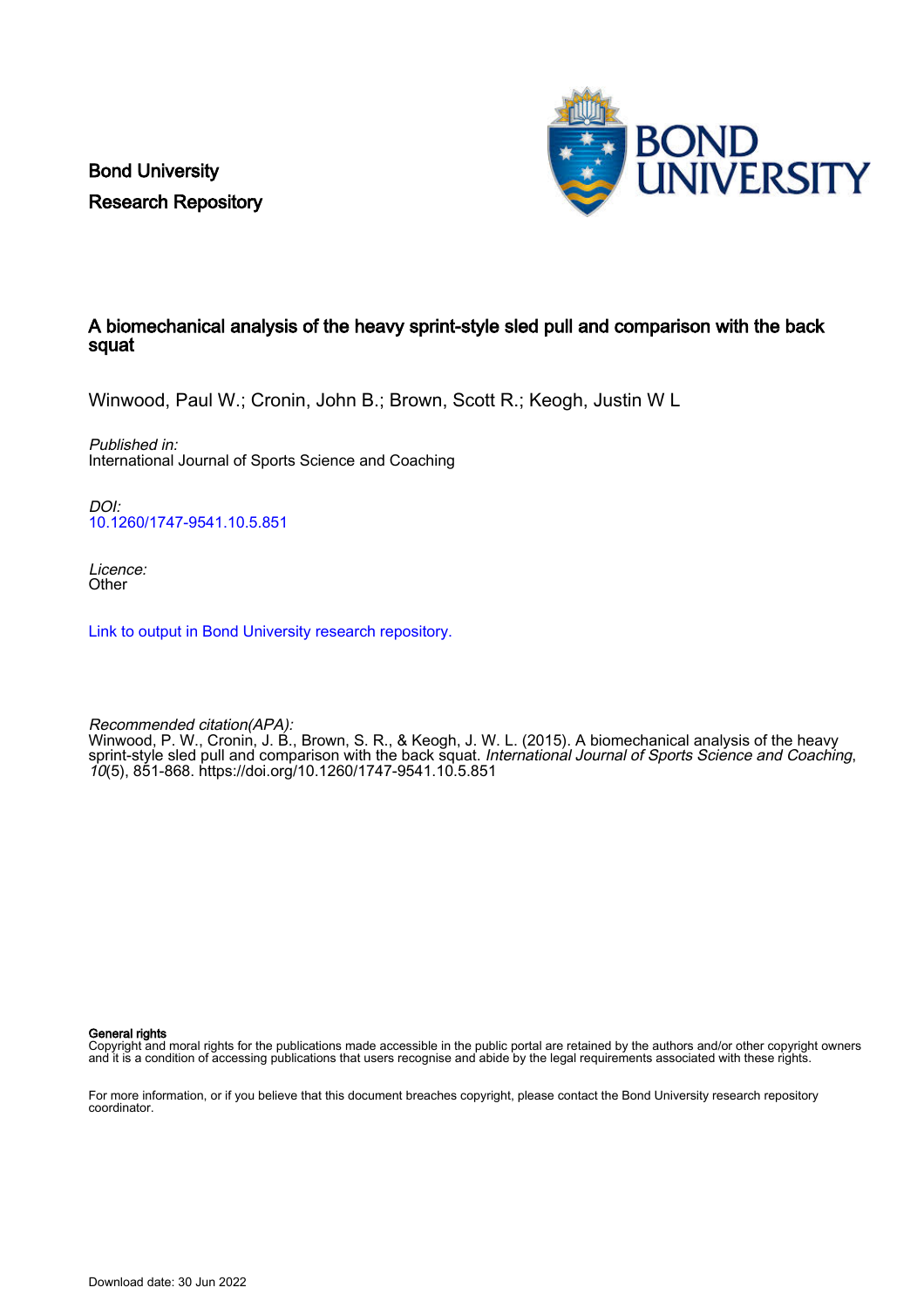# A BIOMECHANICAL ANALYSIS OF THE HEAVY SPRINT-STYLE SLED PULL AND COMPARISON WITH THE BACK SQUAT

"This manuscript contains material that is original and not previously published in text or on the Internet, nor is it being considered elsewhere until a decision is made as to its acceptability by the International Journal of Sports Science and Coaching"

Paul W Winwood Bay of Plenty Polytechnic Windermere Drive Tauranga 3143 Ph: 08002677659 x6125 Email: paul.winwood@boppoly.ac.nz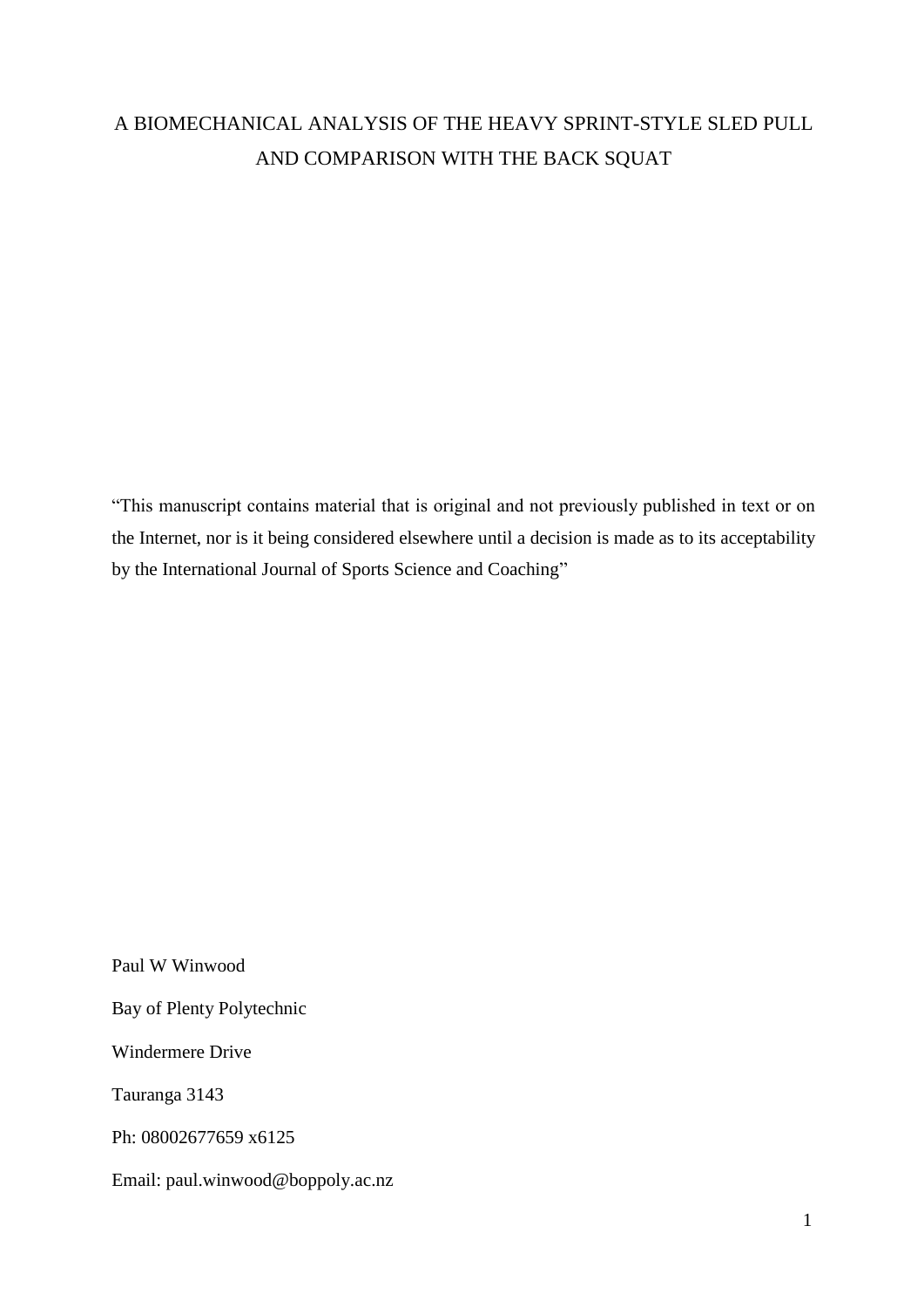# A BIOMECHANICAL ANALYSIS OF THE HEAVY SPRINT-STYLE SLED PULL AND COMPARISON WITH THE BACK SQUAT

Paul W. Winwood<sup>1,2</sup>., John B. Cronin,<sup>1,3</sup>., Scott R. Brown,<sup>1</sup>., and Justin W. L. Keogh,<sup>1,4,5</sup>.

<sup>1</sup>Sport Performance Research Institute New Zealand, School of Sport and Recreation, AUT University, Auckland, New Zealand

<sup>2</sup>Bay of Plenty Polytechnic, School of Applied Science, Tauranga, New Zealand

<sup>3</sup> Edith Cowan University, School of Exercise, Biomedical and Health Sciences, Perth,

# Australia

<sup>4</sup>Faculty of Health Sciences and Medicine, Bond University, Gold Coast, Australia

<sup>5</sup>University of the Sunshine Coast, Cluster for Health Improvement, [Faculty of Science,](http://www.usc.edu.au/university/faculties-and-divisions/faculty-of-science-health-education-and-engineering/)  [Health, Education and Engineering,](http://www.usc.edu.au/university/faculties-and-divisions/faculty-of-science-health-education-and-engineering/) Queensland, Australia

Paul Winwood, Ph 08002677659 x6125 Email [paul.winwood@boppoly.ac.nz](mailto:paul.winwood@boppoly.ac.nz)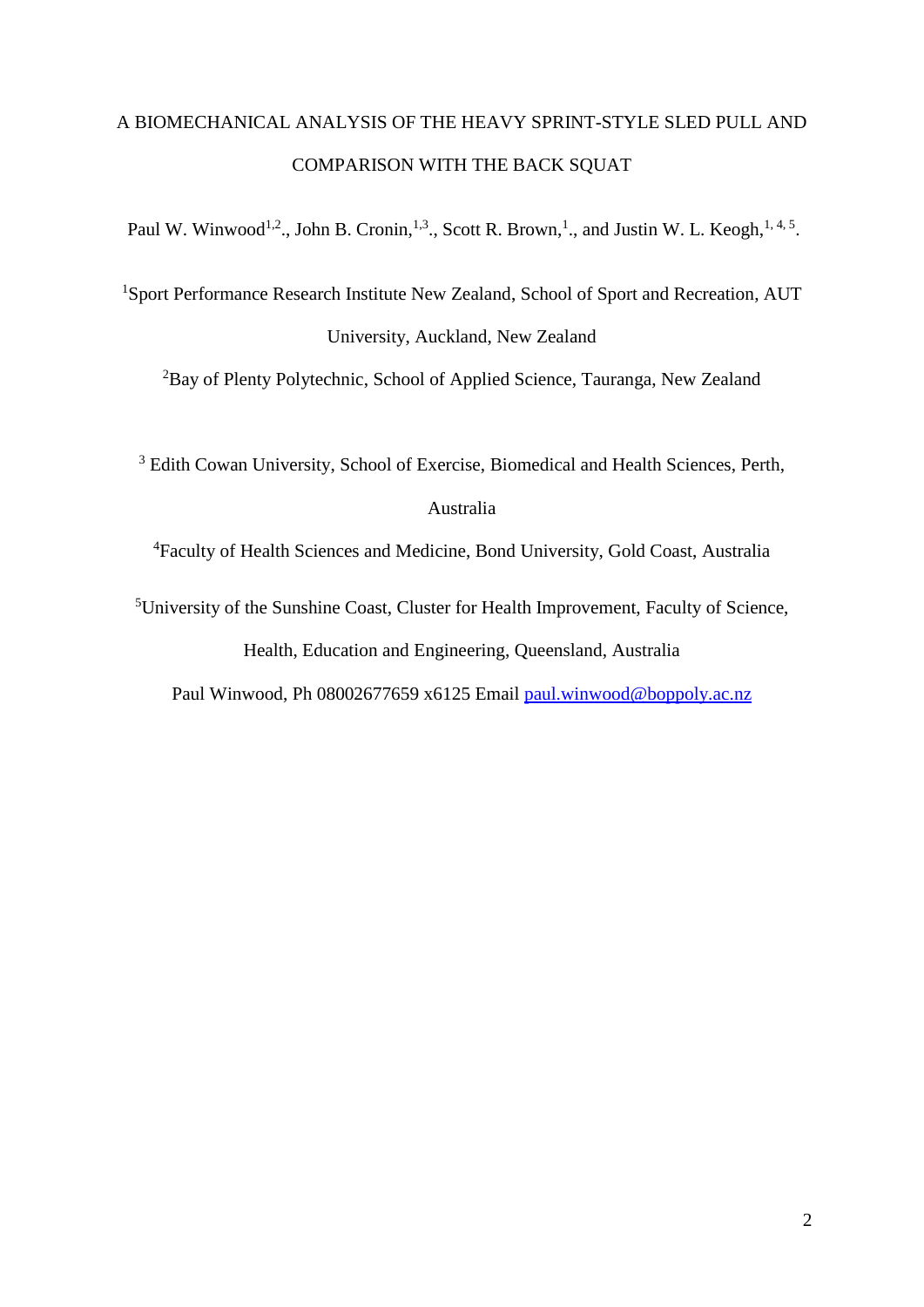## **ABSTRACT**

This study compared the biomechanical characteristics of the heavy sprint-style sled pull and squat. Six experienced male strongman athletes performed sled pulls and squats at 70% of their 1RM squat. Significant kinematic and kinetic differences were observed between the sled pull start and squat at the start of the concentric phase and at maximum knee extension. The first stride of the heavy sled pull demonstrated significantly  $(p<0.05)$  lower stride lengths and average velocities and a higher mean ratio of force than the stride at  $2 - 3$  m. The force orientation and magnitude associated with the heavy sprint-style sled pull demonstrates that the heavy sled pull may be an effective conditioning stimulus to generate superior anteriorpropulsive forces compared to vertically orientated exercises such as the squat with the same given load. Such adaptations may be beneficial in sports where higher levels of sprint momentum are needed to make and break tackles.

**Keywords:** Biomechanics, kinematics; kinetics; strongman; resistance training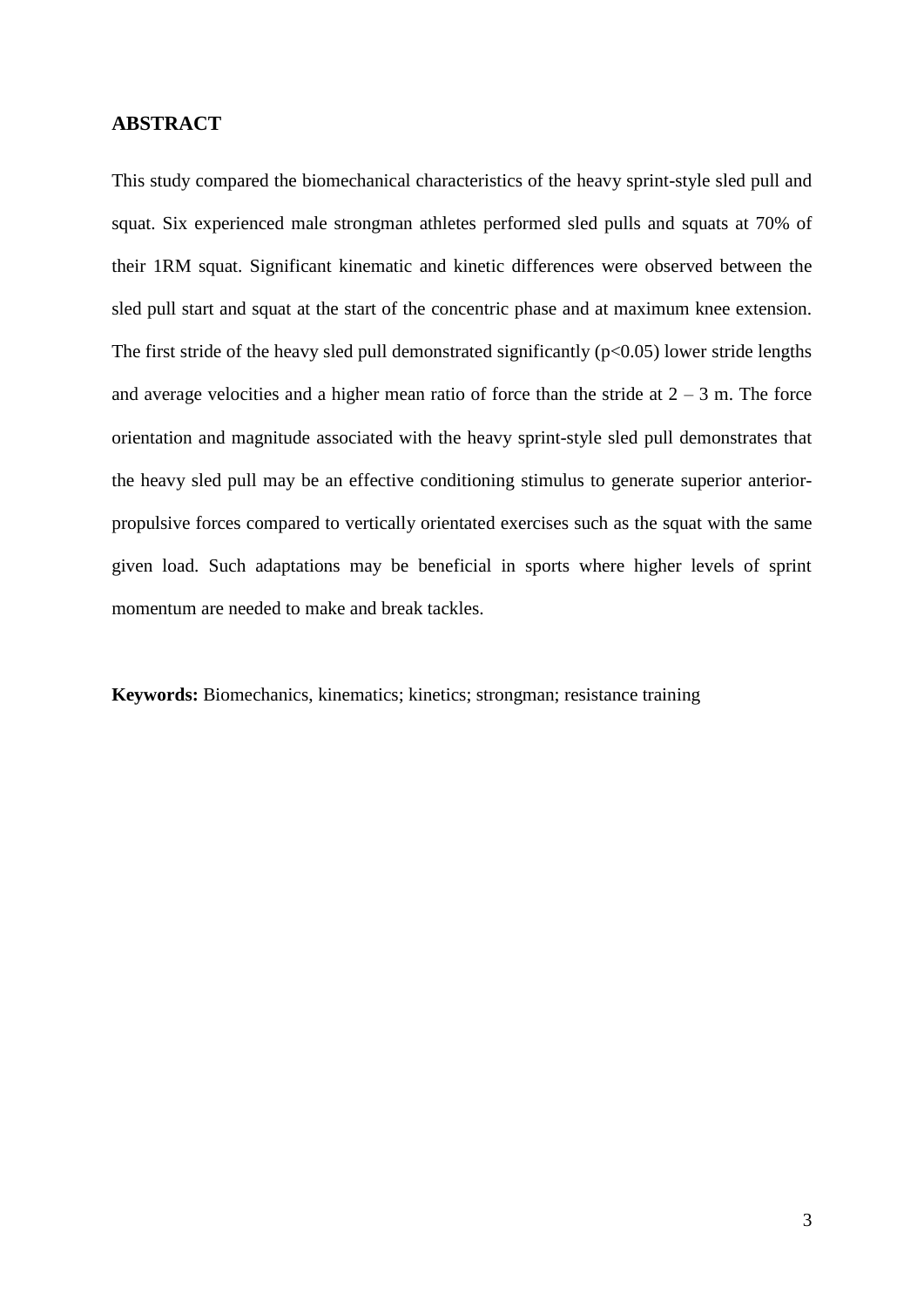#### **INTRODUCTION**

Strongman is a sport similar to weightlifting, bodybuilding and powerlifting in which weight training is the primary form of training [1]. The heavy sprint-style sled pull is a strongman competition event (similar to the truck pull) in which participants wear a chest-mounted harness which is tethered to the weighted sled positioned behind the athlete. Successful performance in the heavy sprint-style sled pull event is based on the fastest times to complete the event. Recently, the heavy sprint-style sled pull has gained attention as a proposed form of training that may be beneficial for athletes whose sports require high levels of horizontal total momentum (i.e. body mass x velocity ( $kg \text{ ms}^{-1}$ )), such as track and field athletes and athletes of the rugby codes (i.e. rugby union, rugby league, and National Football League) [2-5].

The use of resisted sprinting training methods (such as the heavy sprint-style sled pull) are believed to increase power and strength through more muscle fibre recruitment and neural activation which consequently lead to an increase in stride length [6]. Keogh and colleagues [3] found that the heavy sprint-style sled pull shared many kinematic similarities to acceleration phase of sprinting, although the sled pull had somewhat smaller step lengths and step rates, longer ground contact times and a more horizontal trunk. Six resistance-trained athletes performed three 25-m sets with a load of 171.2 kg with 3 minutes rest between sets. Within subject analyses demonstrated that the fastest trials were often characterised by significantly greater step lengths, step rates and shorter ground contact times than the slower trials. Keogh et al. [3] surmised that based on the impulse-momentum relationship, greater anteroposterior force/impulses were produced in the fastest sled pulls. Keogh and colleagues [3] hypothesised that the heavy sprint-style sled pull may help improve acceleration sprinting performance.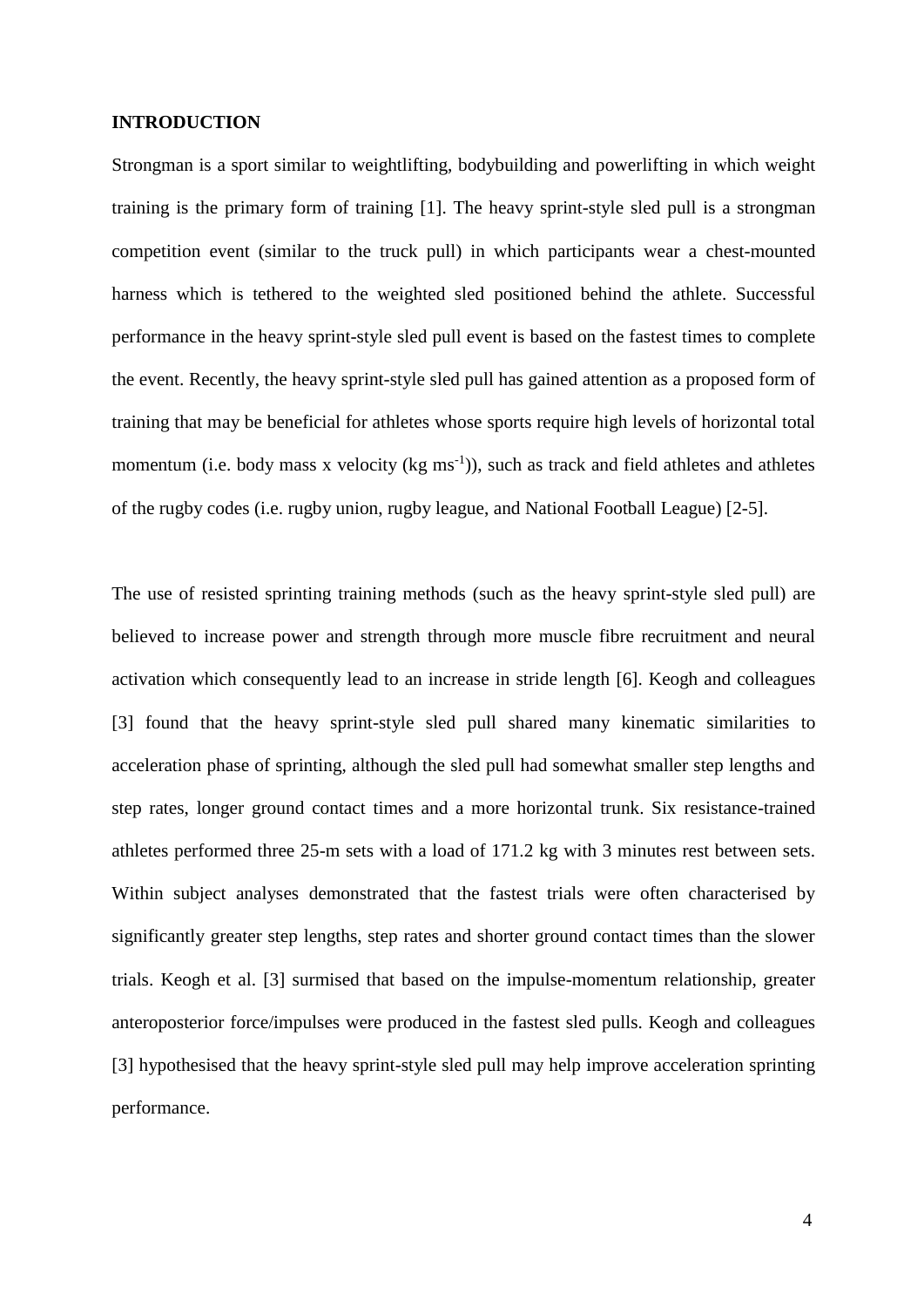However, the view of Keogh et al. [3] is inconsistent with some other authors who believe that the acute alteration in sprint kinematics observed during resisted sprinting training will not facilitate the practice and refinement of the correct neuromuscular pattern that would occur in non-resisted sprinting [7, 8]. These authors' beliefs appear based on research demonstrating that athletes experience an acute decrement in resisted sprinting speed via a reduction of step length and step rate and increased ground contact time, with these effects becoming more pronounced as the loads exceed 20% body mass [8-10].

Inspection of resisted sprint training studies highlights that no heavy sprint-style sled pull training studies have utilised loads such as those used by Keogh et al. [3], however researchers have reported that loads of 13% body mass and sled weights of 33 kg (43% of mean participant body mass) are effective at significantly improving 5 m [11, 12] and 10 m sprint times [11]. Kawamori and colleagues [11] compared the effects of heavier and lighter weighted sled towing on sprint acceleration ability. The study found that after 8-weeks of training twice weekly, the heavier sled  $(33.1 \pm 5.9 \text{ kg})$  training group significantly improved both 5- and 10-m sprint time  $(5.7 \pm 5.7\%$  and  $5.0 \pm 3.5\%$ ), whereas only the 10-m sprint time was improved significantly by  $3.0 \pm 3.5\%$  in the lighter sled (10.8  $\pm$  2.3 kg) group. An interesting finding in the study of Kawamori et al. [11] was that sprint speed increased as a result of improvements in step frequency and may have been attributed to decreased vertical impulse production. Kawamori and colleagues [11] therefore hypothesised that weighted sled towing with heavier loads improves sprint acceleration performance by teaching athletes to produce larger horizontal or resultant GRF impulse.

While the studies of Keogh et al. [3] and Kawamori et al. [11] were both successful in obtaining some kinematic determinants of performance and training adaptations associated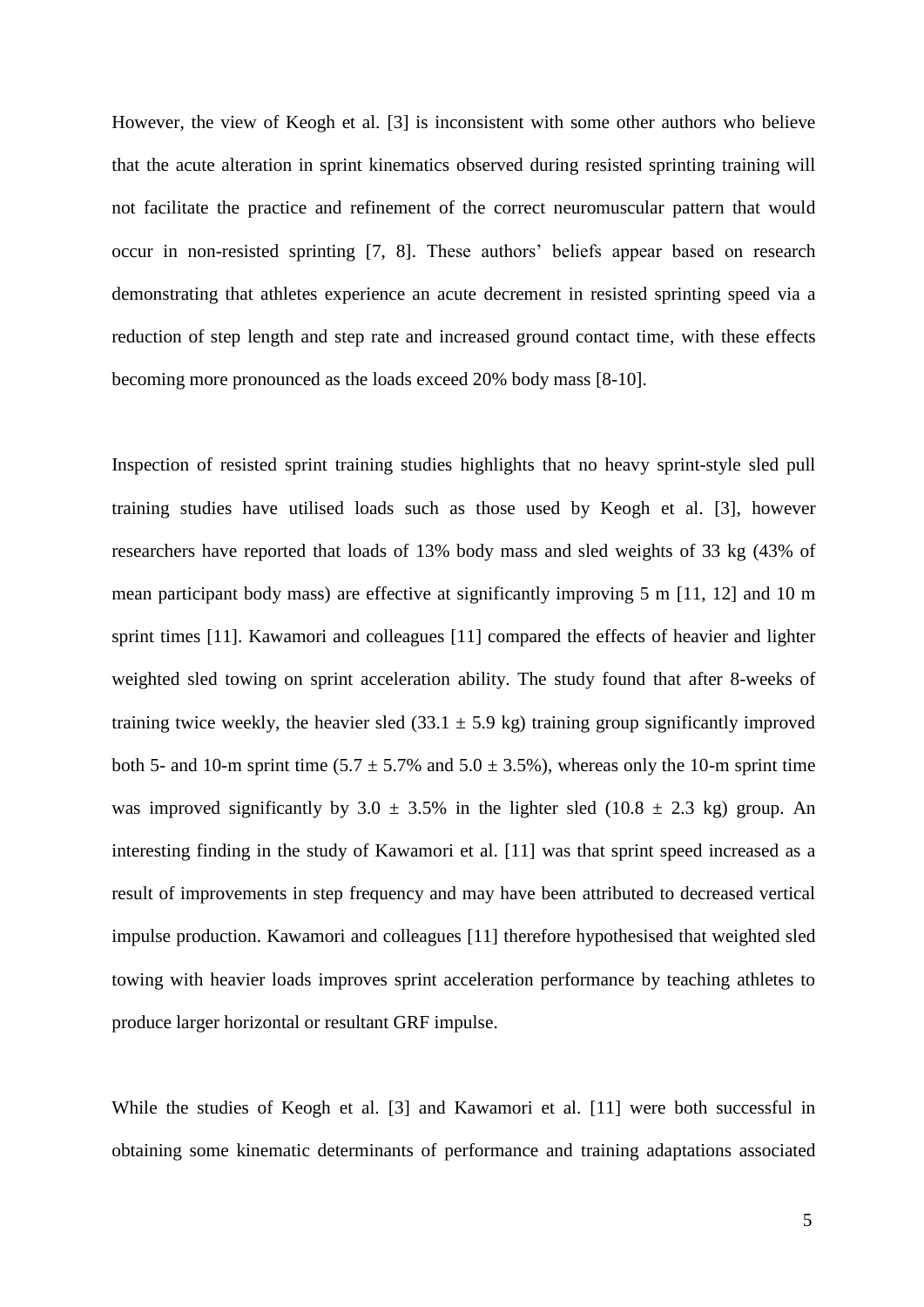with heavier sled towing loads, there is a lack of knowledge of biomechanical characteristics (e.g. magnitude and direction of force application and kinematic differences between early and latter sled pull strides), associated with the heavy sprint-style sled pull as compared to traditional exercises such as the squat. Since heavy sled pulls are the most commonly used strongman-type implement used by coaches in strength and conditioning practice [5], it is important for coaches to have data on the kinematics and kinetics of this event to understand the potential stresses this event places on the body. Such data would give practitioners a greater understanding of the applications and likely chronic adaptations to this form of training. Therefore the purpose of this study was to examine the kinetic and kinematic characteristics of the heavy sprint-style sled pull. The heavy sprint-style sled pull was analysed in three phases: 1) the initial start (bilateral start to maximum knee extension); 2) first stride; and 3) stride at  $2 - 3$  m. The stride pattern (phases 2 and 3) were analysed to help give insight into changes in kinematics, force application/direction and the influence of static verus sliding friction during early acceleration.

The start of the heavy sled pull (from the bilateral start of the concentric phase to the maximum point of knee extension) was analysed and compared with the squat, as the movement patterns between these two exercises are comparable during this phase. Such data will give insight into the similarities and differences in kinematics and kinetics (such as direction of force application) associated with these exercises. Such an analysis is analogous to a recently published paper by Winwood and colleagues [13] comparing a strongman event referred to as the farmers walk to a similar traditional exercise, the deadlift. The study compared similar phases of the farmers walk with traditional exercises, and analysed the farmers lift with the deadlift and the farmers walk with unloaded walk [13]. These types of studies may also help equate loading and time under tension in future training studies wishing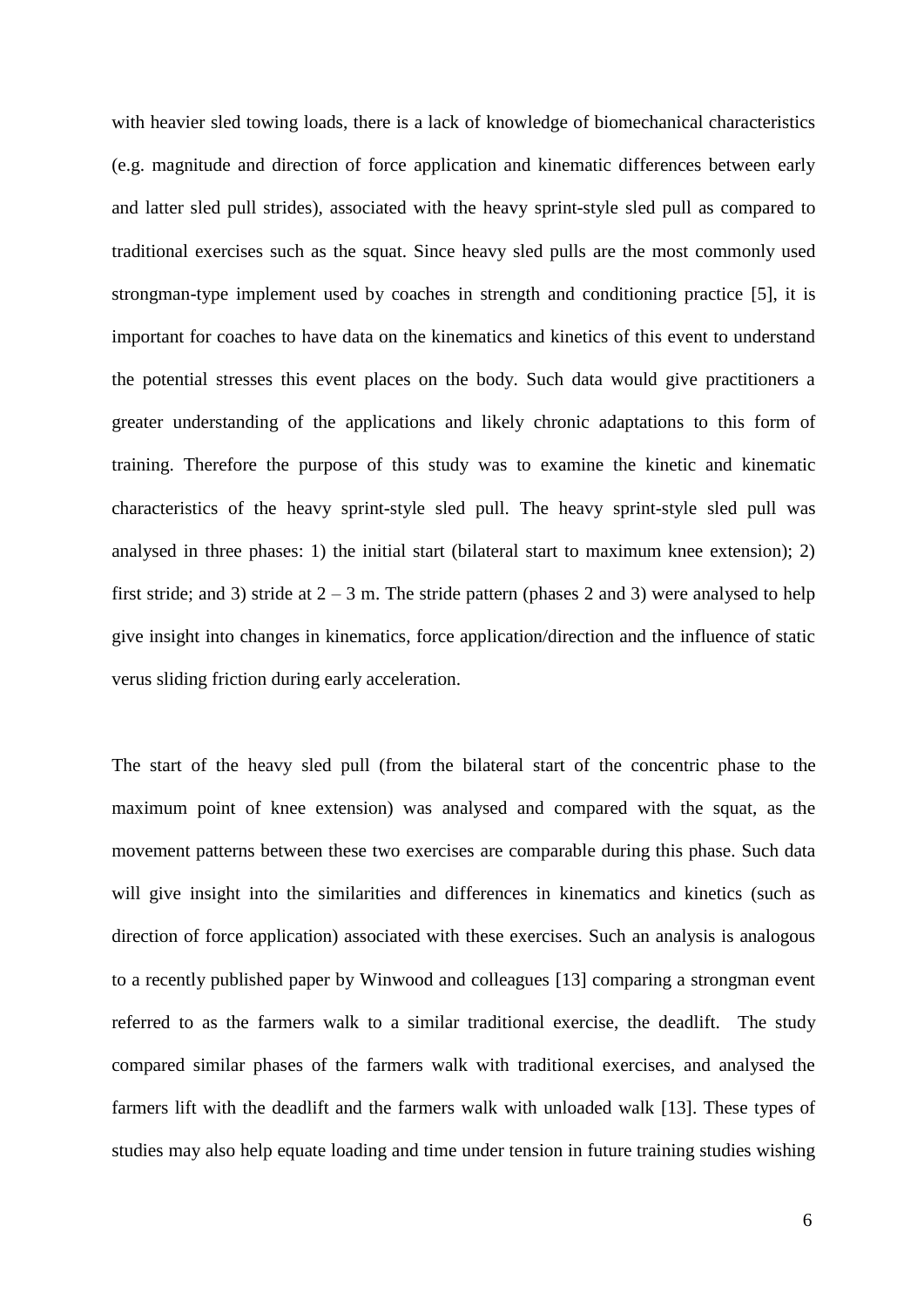to compare exercises such as heavy sprint-style sled pull versus the squat on aspects of muscular function and performance. It was hypothesised that the mean ratio of forces would be higher in the heavy sled pull's first stride compared to the stride at  $2 - 3$  m and the start of the heavy sled pull (to maximum knee extension) would show significantly greater anteroposterior and lower vertical forces compared to the squat.

# **METHODS**

#### EXPERIMENTAL APPROACH TO THE PROBLEM

A cross-sectional descriptive design was used to quantify the kinematics and kinetics of heavy sprint-style sled pull and the squat. The participants were well-trained strongman athletes with extensive experience performing the traditional and strongman lifts. Data were collected for each participant over two sessions separated by one week. Session 1 was performed in the strength and conditioning laboratory and involved 1-repetition maximum (1RM) testing in the squat. Session 2 was performed in the biomechanics laboratory where participants performed repetitions in the squat and heavy sled pull (respectively) on force plates using loads equal to 70% of the squat 1RM load for both exercises. Kinematics and kinetics were recorded during the second session. The sled pull was analysed in three phases; 1) the initial start (bilateral start of the concentric phase to maximum knee extension); 2) first stride; and 3) stride at  $2 - 3$  m. Only the initial start of the heavy sled pull (where feet were together) was compared with the squat, given the biomechanical similarities between the two exercises in this phase.

# PARTICIPANTS

Six male strongman athletes (four national and two local level athletes) volunteered to participate in this study (mean  $\pm$  SD: age 24.0  $\pm$  3.9 yr; stature 181.6  $\pm$  9.4 cm; body mass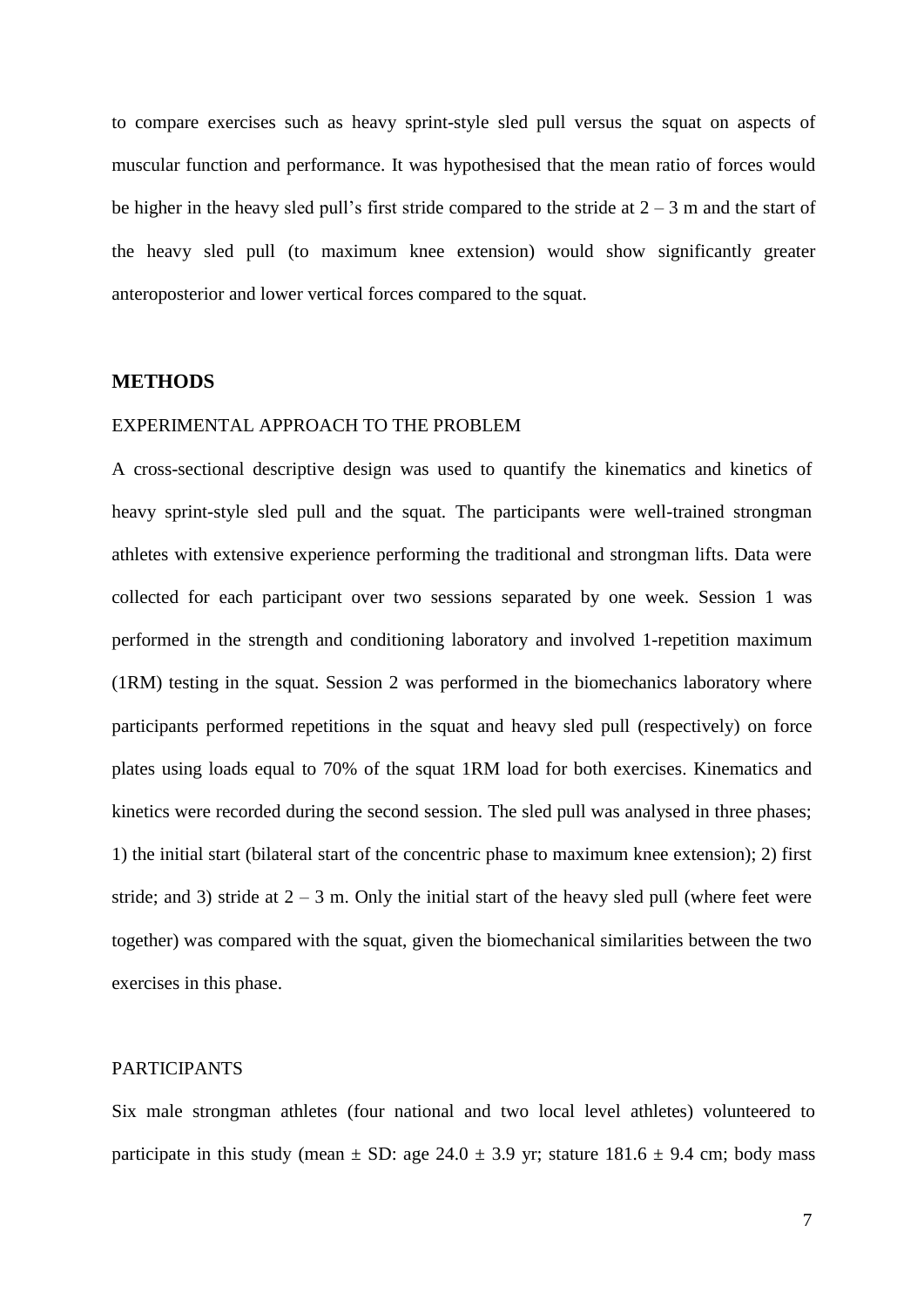$112.9 \pm 28.9$  kg). A summary of the participants' descriptive statistics is presented in Table 1. All participants regularly performed 1RM testing as part of their training and had an extensive strength training background; including experience with the squat and heavy sprint-style sled pull. The study was conducted 2 weeks before a regional strongman competition where the majority of athletes were at the end of a training cycle aimed at improving their previous competition performance. To be eligible to participate in this study the strongman athletes had to have competed in at least one strongman competition and be injury free. Prior to participation, all aspects of the research were verbally explained to each athlete, written informed consent was obtained and a coded number was assigned to each athlete to ensure the data remained anonymous. Full ethical approval for human subject research was granted for all procedures used in this study by the Auckland University of Technology Ethics Committee (12/311).

#### ONE-REPETITION MAXIMUM TESTING

No supportive aids beyond the use of a weightlifting belt were permitted during the test. The warm up, loading increments and rest periods used were according to previously established protocols [14]. Maximum strength was assessed by a 1RM performed with a free-weight Olympic-style barbell. Squat 1RM was assessed using the methods outlined by Baker [15]. Participants performed the low-bar back squat (powerlifting squat) as this squat is typically utilised in training and competition by strongman athletes.

#### SQUAT AND SLED PULL TESTING

Before performing the lifts, participants engaged in a self-selected total body dynamic warmup similar to their specific weight training and competition warm-up procedures. Generally this began with 2 light sets of each lift (e.g.,  $\langle 40\% 1RM \rangle$  for 6-10 repetitions. All the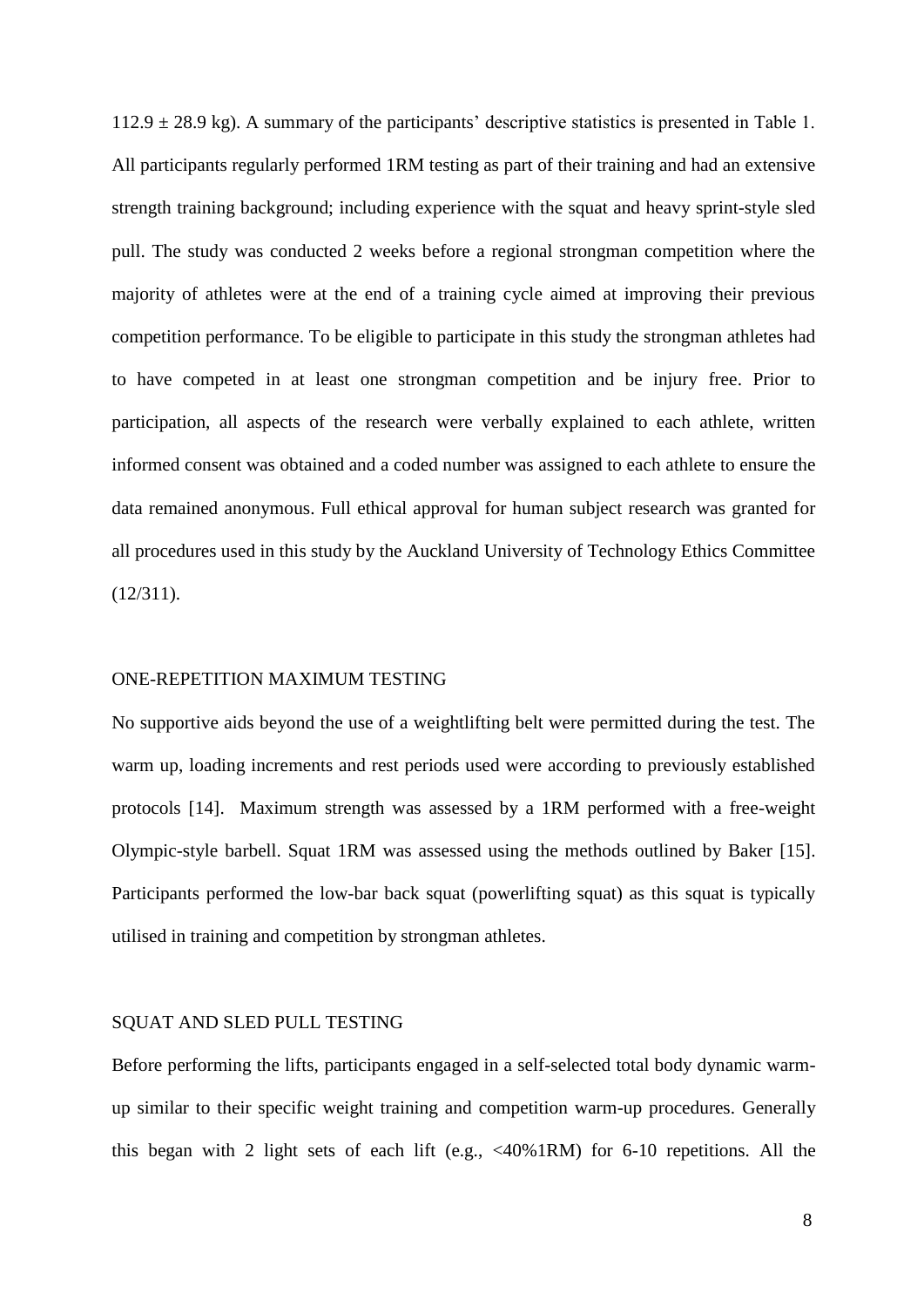participants then performed testing loads of each exercise before any data collection. Once suitably prepared, the participants performed a trial of the exercise to commence with a load of 70%1RM. Loading for the sled pull, was determined by the athletes' 70%1RM squat. Athletes' were asked to perform the squat and heavy sprint-style sled pull as explosively as possible.

For the heavy sprint-style sled pull participants were instructed to start in a four-point power position and accelerate the heavy sled forward over a linoleum-coated floor as quickly as possible using powerful triple extension of the lower body. Carpet was attached to the bottom of the sled so that it could be dragged across the linoleum floor surface without causing damage to the floor (see Figure 1). Each participant performed two trials starting on the force plates and two trials starting 2 m behind the force plates.

Insert Figure 1 about here.

The lifts were performed in a non-randomised order involving the squat then the heavy sled pull. This order was necessary as the heavy sprint-style sled pull was deemed to be the most metabolic demanding exercise. Participants performed three consecutive squat repetitions and then performed two sled pull trials on the force plate and two sled pull trials from 2 m behind the force plate. The first phase of the sled pull was chosen to obtain kinetic data of; a) the start of the movement to maximum knee extension and b) the first stride of the sled pull where the athlete who starts on the force plate has to overcome static friction of the sled. The second starting position of 2 m behind the force plate was selected so to provide data on an early dynamic phase of the sled pull (stride at  $2 - 3$  m) in which the athlete has to overcome the sliding friction of the sled. Participants were allocated a rest period of 5-minutes between the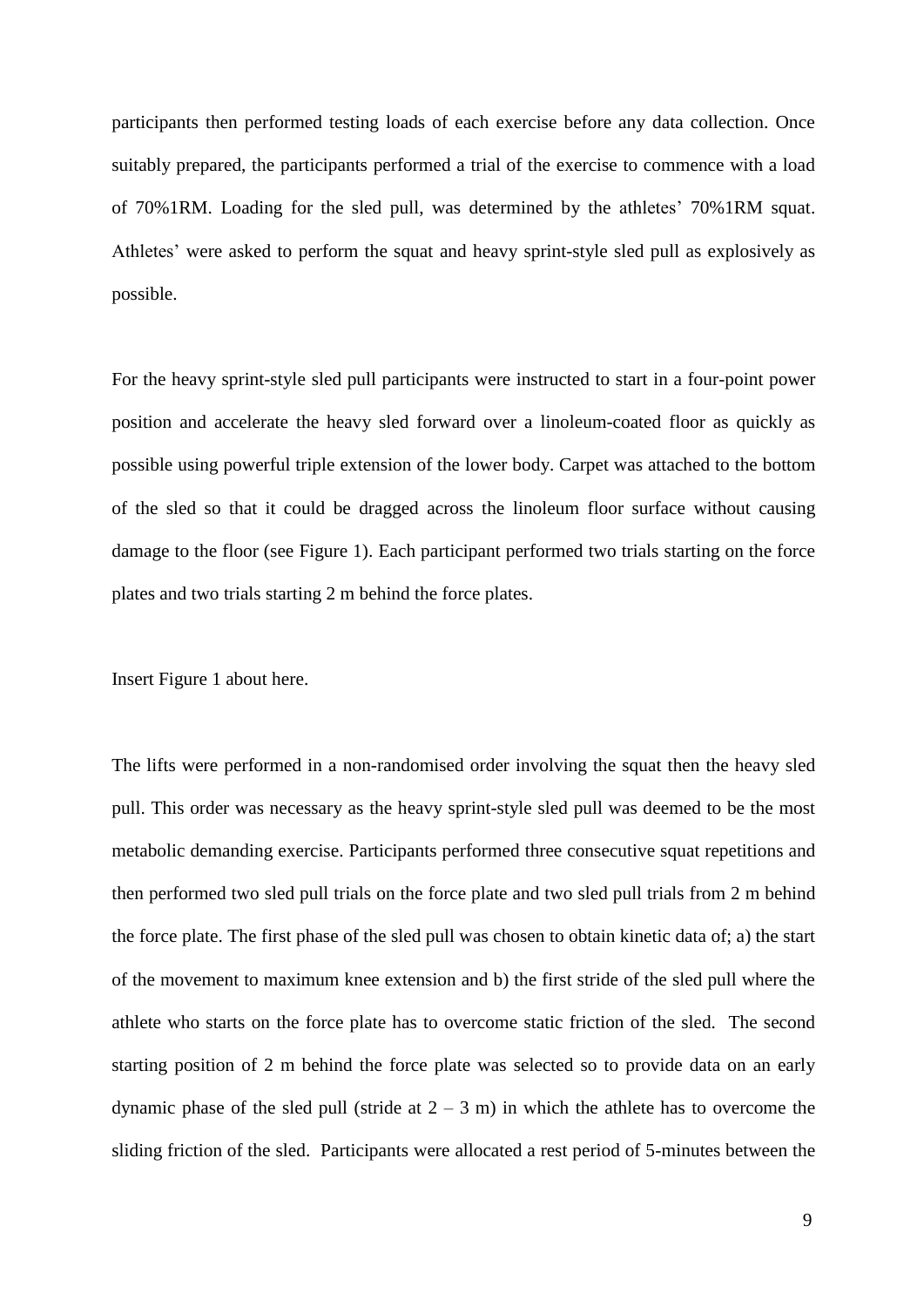sled pull trials. Consistent verbal encouragement was provided during testing sessions with the athletes' frequently reminded to perform the exercises as fast as possible. The participant's best squats and sled pulls (determined by the participants) were used for analysis. If participants identified no differences in technical proficiency between trials, the trial with the highest resultant force was used for analysis. The sled (Strongman pulling sled, 11.5 kg, length 600 mm, width 400 mm) used in this study were purchased from Getstrength (Auckland, New Zealand). Shoes worn by participants during testing were those that were typically worn in their strongman training.

#### INSTRUMENTATION

Twelve markers were bilaterally placed over the base of the third metatarsal, lateral malleoli, lateral femoral condyles, greater trochanter, anterior superior iliac spine, and superior boarder of the acromion process. Two Sony (HDR – CX 190E) cameras (Tokyo, Japan) were used to track the coordinates of reflective markers, adhered to the body, during the various trials at a sample rate of 60 Hz. A Bertec force plate (Model AM6501, Bertec Corp., Columbus, OH, USA) was used to collect synchronized ground reaction forces at 1000 Hz. A diagrammatic representation of the 2 cameras and force platform set-up is presented in Figure 2. Vicon Nexus (Version 1.8.1, Vicon Inc., Denver, CO, USA) was used to process the ground reaction force data. Ground reaction force data were filtered using a fourth order low-pass digital Butterworth filter with a cut-off frequency of 6 Hz.

Insert Figure 2 about here.

#### DATA ANALYSIS

Two linear kinematic (average velocity and stride length), three temporal (stride rate, ground contact time and swing time) and four segment/joint angle (trunk, hip, knee and ankle)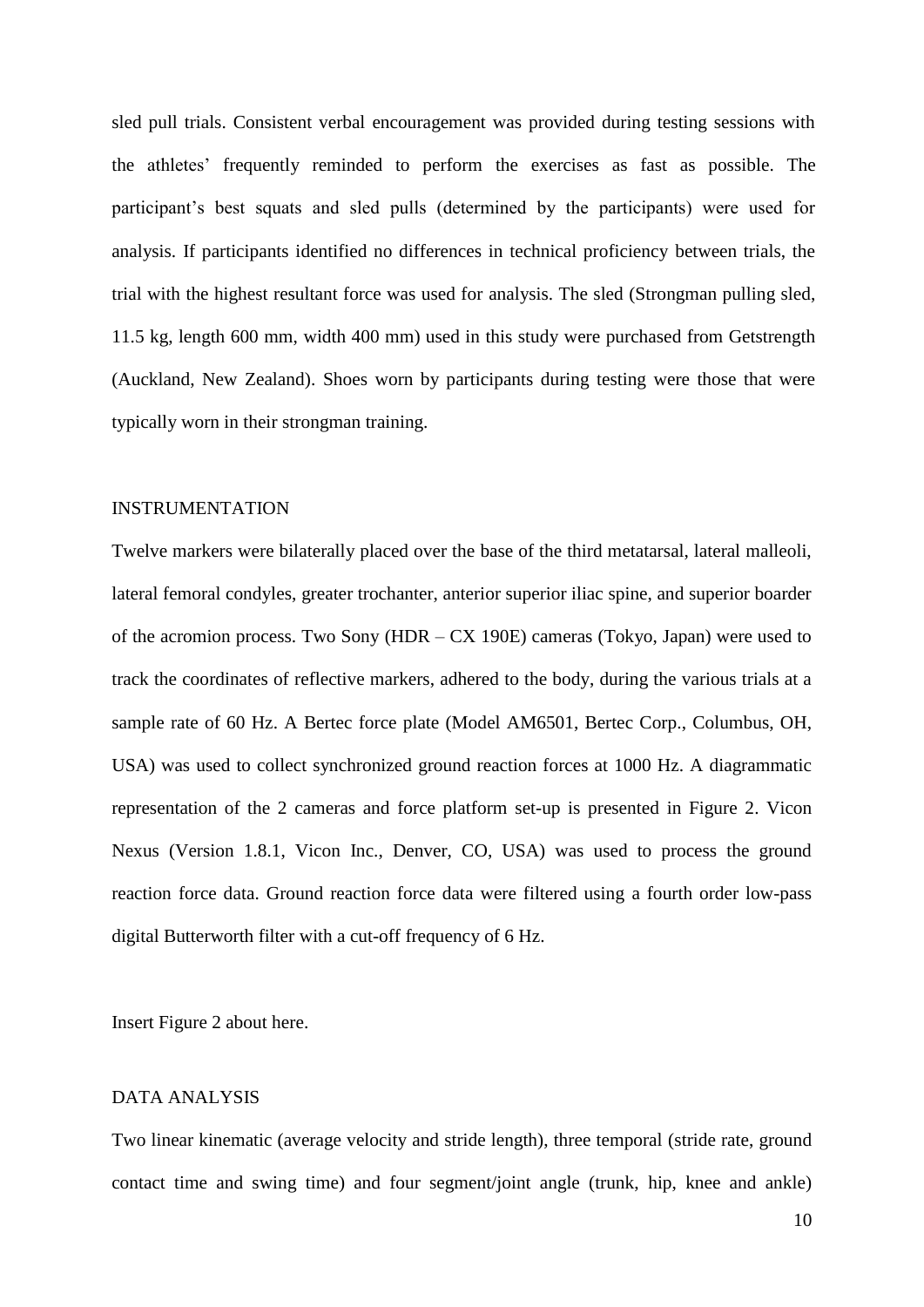variables were calculated. Squat and the sled pull start angles were recorded at the start of concentric phase (SC) (first frame before upward or forward movement, respectively), and at maximal knee extension - (MKE) (See Figure 3). These positions were chosen as they were similar positions that could be compared between the two exercises. Sled pull stride angles were recorded at foot strike (first point of ground contact) and toe-off (first point of foot leaving the ground). For the purposes of this study, sled pull strides were analysed in positions (i.e. first stride and stride at 2 - 3 m). The internal hip, knee and ankle angles (joint angles) were measured along with the trunk angle in relation to the vertical axis (see Figure 4). A general measure of the range of motion (ROM) of these joint/segments was obtained by subtracting the angle at toe off from that at foot strike, and start of concentric phase from the point of maximal knee flexion. 2D kinematics for the trunk, hip, knee and ankle angles were calculated for the right side and were analysed in Kinovea (version 0.8.15, [www.kinovea.org\)](http://www.kinovea.org/). Intra-rater reliability of Kinovea for determining similar lower body joint angles has been shown to be high (ICC =  $0.96 - 0.99$ ; typical error 1-2°) [16]. Linear kinematics and temporal values were analysed in Vicon Nexus.

### Insert Figure 3 about here

Force data was normalised for time using ensemble averaging in Microsoft Excel 2007 and presented as peak and mean values. Vertical forces were described as acting in the Z direction, with upwards directed forces being positive. Forces in the X and Y axis were calculated as medial (positive) and lateral (negative), and anterior (propulsive<sup>+</sup>) and posterior  $(braking)$ , respectively. Sum of mean forces in the X and Y axes were calculated as the total mean (e.g.  $X = \text{median} + \text{lateral forces}$ ). A definition for all the kinematic and temporal variables (adapted from Keogh et al. [17]) is given below.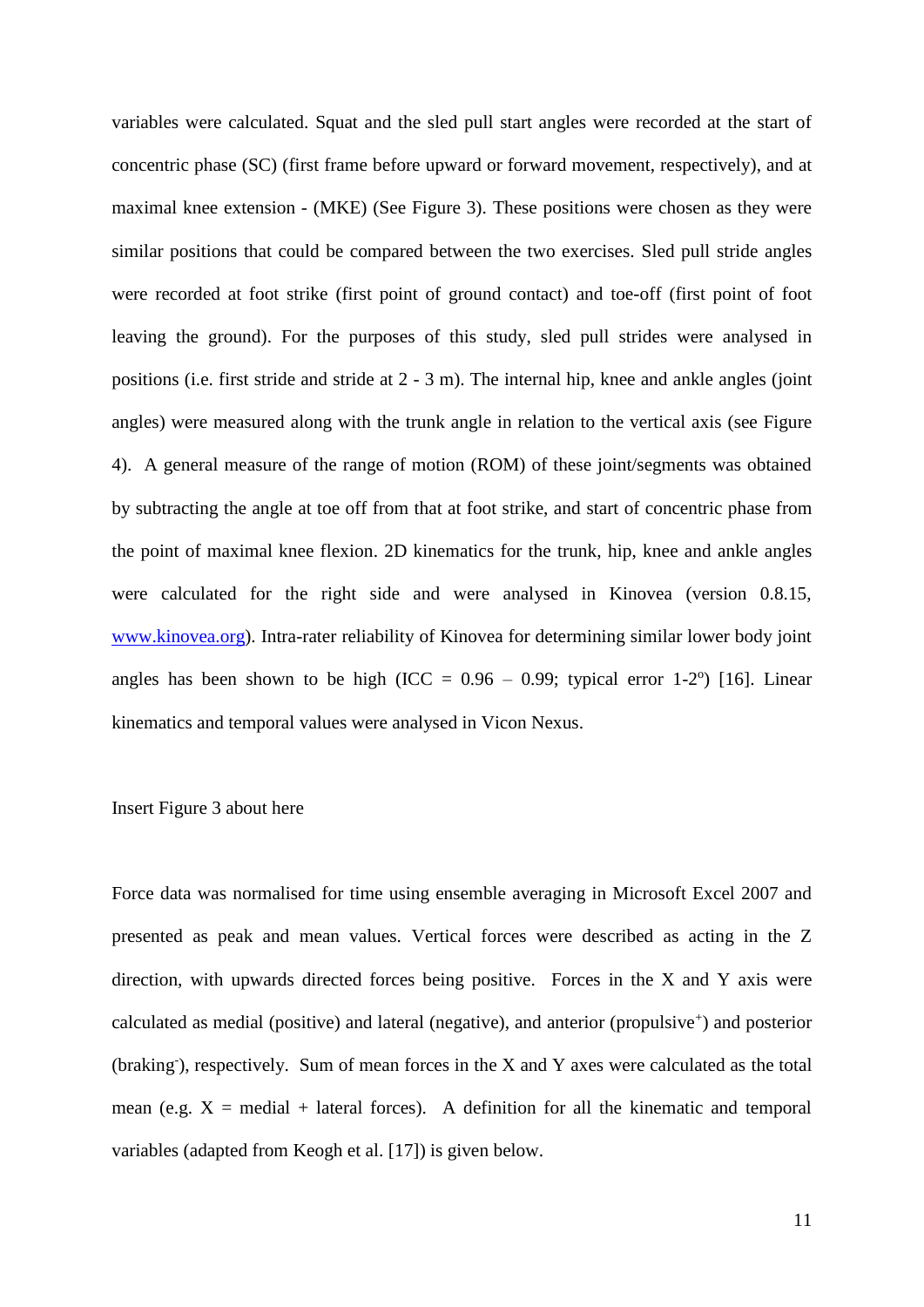*Average Velocity* (m.s<sup>-1</sup>): The total distance from the first foot contact to the next foot contact of the same foot divided by the time taken.

*Stride length* (m): Horizontal distance from the first foot contact to the next foot contact of the same foot.

*Stride rate* (Hz): The number of strides per second. Calculated as the inverse of the stride time, where stride time is from heel strike to heel strike of the same foot. *Ground contact time (s):* Time from foot strike to toe off of the same foot. *Swing time (s):* Time from toe off to foot strike of the same foot.

The four joint angles analysed in this study (Figure 4) were defined as follows:

*Trunk angle* (A): The angle subtended from shoulder and hip to the vertical axis, with smaller values indicating greater trunk extension.

*Hip angle* (B): The internal angle subtended from the shoulder, hip and and knee markers, with increasing values indicating greater hip extension.

*Knee angle* (C): The internal angle subtended from the hip, knee and ankle markers, with 180° indicating full knee extension.

*Ankle angle* (D): The internal angle subtended from the knee, ankle and toe, with increasing values indicating plantarflexion.

Insert Figure 4 about here

In addition to examining the magnitude of force application in all three axes, we also investigated the direction of force application by calculating the mean ratio of forces applied onto the ground [18, 19]. The ratio (%) was calculated as the mean ratio of horizontal force (Fh) to the total resultant force  $(\sqrt{X^2+Y^2+Z^2})$  (Ftot). It was thought that reporting these variables would give coaches a better idea of how horizontally oriented the heavy sprint-style sled pull is, and allow indirect comparison relative to previous research on sprint acceleration, and lighter sled towing methods [18, 19].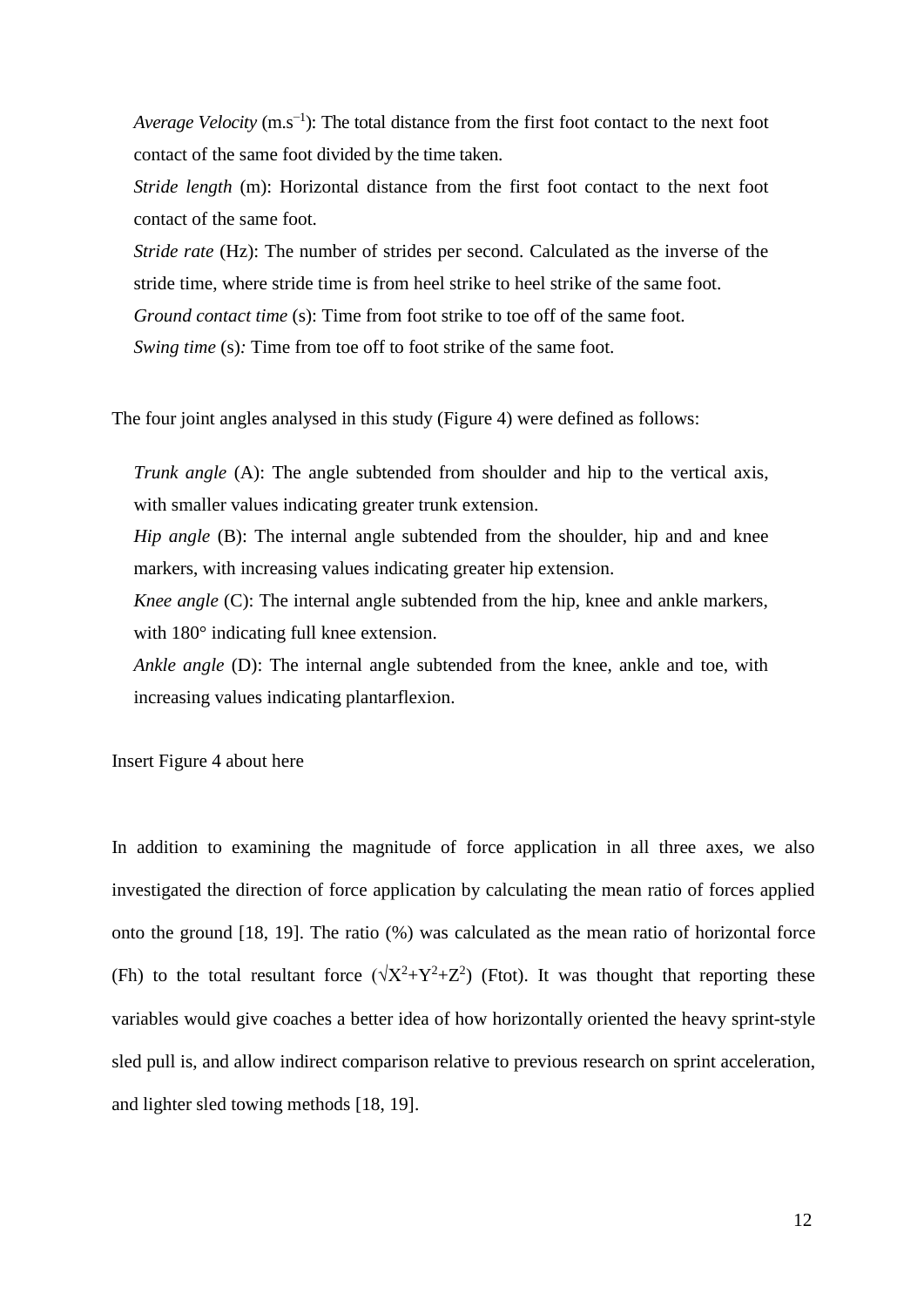## STATISTICAL ANALYSIS

Means and standard deviations were used as measures of centrality and spread of data. Twotailed paired t-tests were used to determine if any statistical differences existed in kinematics and ground reaction forces between the squat and sled pull (from the start of position of the concentric phase to the maximum knee extension), and the two sled pull stride positions (for the first stride and the stride at  $2 - 3$  m). Statistical significance was set at  $p \le 0.05$ . All analyses were performed using IBM Statistical Package for the Social Sciences (Version 20.0, SPSS for Windows).

## **RESULTS**

Descriptive characteristics of all strongman athletes are presented in Table 1. On average strongman athletes trained four times a week for ~90 minutes per session for a total of 6.4 hours of strongman/resistance training per week.

Insert Table 1 about here.

#### *EXERCISE KINEMATICS BETWEEN THE SQUAT AND HEAVY SLED PULL*

Participants demonstrated a greater stance width in the squat  $(51.01 \pm 9.98 \text{ cm}; \text{p} = 0.049)$ compared to the start of the heavy sled pull  $(40.88 \pm 9.76 \text{ cm})$ . As expected, significant differences were observed in trunk angles between the squat and sled pull, with the sled pull trunk angle being significantly more horizontal at the start of concentric phase (SC) and at the point of maximal knee extension - (MKE)) (see Table 2). The squat demonstrated significantly greater knee flexion at SC and greater knee and hip extension at MKE. Hip and knee range of motion (ROM) was greater in the squat (205% and 280%, respectively) compared to the sled pull.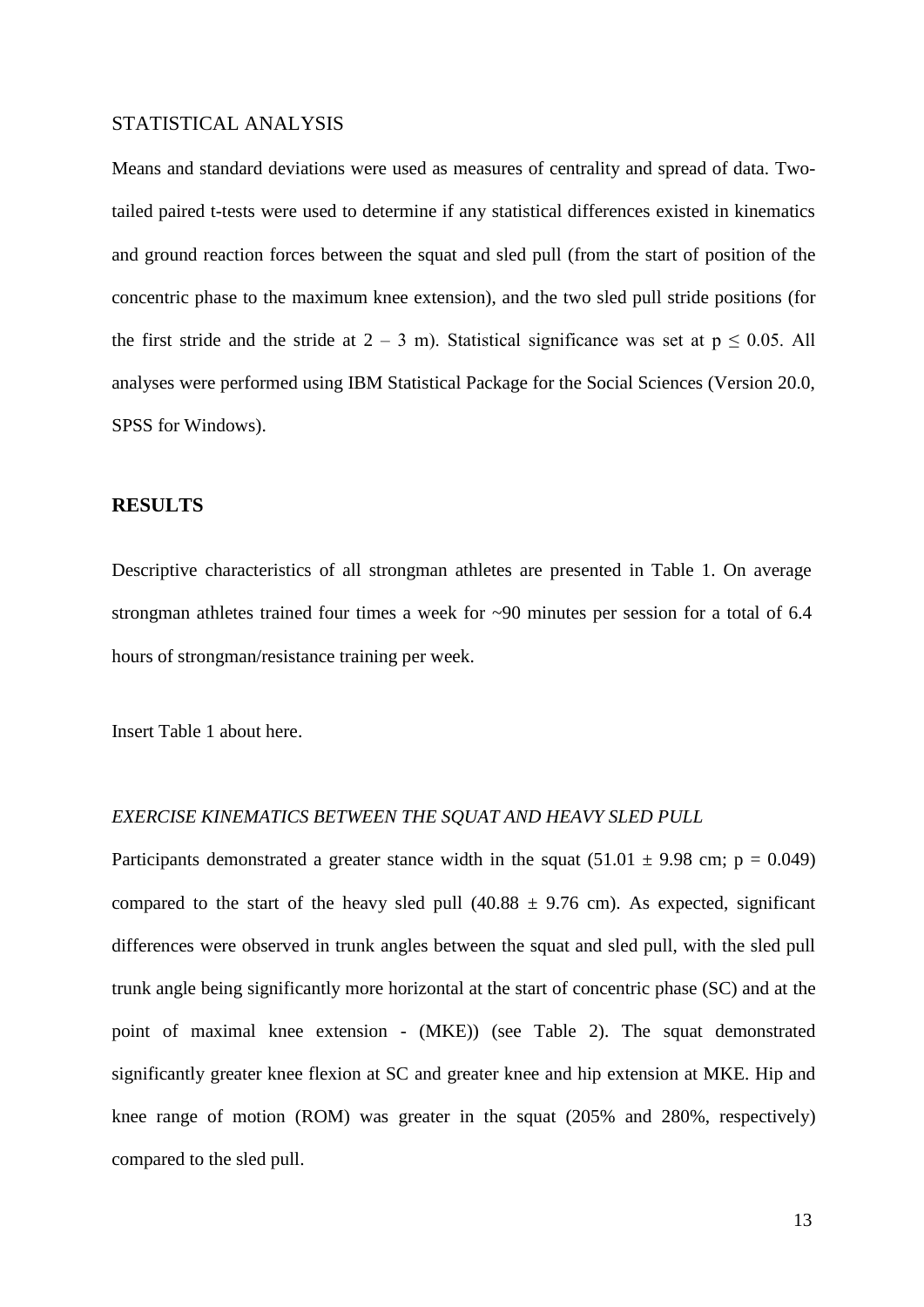Insert Table 2 about here.

# *EXERCISE KINETICS BETWEEN THE SQUAT AND THE HEAVY SLED PULL (FROM SC TO MKE)*

The squat was found to have significantly higher peak and mean vertical forces (both 2 times greater) than the start of the heavy sled pull, whereas the start of the heavy sled pull had significantly higher peak (6 times greater) and mean anterior forces (13 times greater) (see Table 3) than the squat. The sum of Y forces was significantly ( $p < 0.001$ ) greater in the sled pull compared to the squat. Significant differences ( $p < 0.001$ ) in the mean ratio of forces were evident between the start of the heavy sled pull and the squat, with the squat demonstrating force in the vertical direction ( $RF = 0.2 \pm 0.3$  %) as opposed to the greater horizontal force orientation (RF =  $39.3 \pm 5.9$  %) associated with the start of the heavy sled pull. Total lift time for one repetition of the squat (including eccentric and concentric phases) was  $2.81 \pm 0.50$  s.

Insert Table 3 about here.

Pictorial representations of group mean ground reaction force curves (normalised to percentage of mean lift time) for the squat and heavy sprint-style sled pull from SC to MKE are presented in Figure 5. Differences in the shapes of the force time curves in the Z and Y axis are clearly evident; however some similarities can be observed in the X axis.

Insert Figure 5 about here.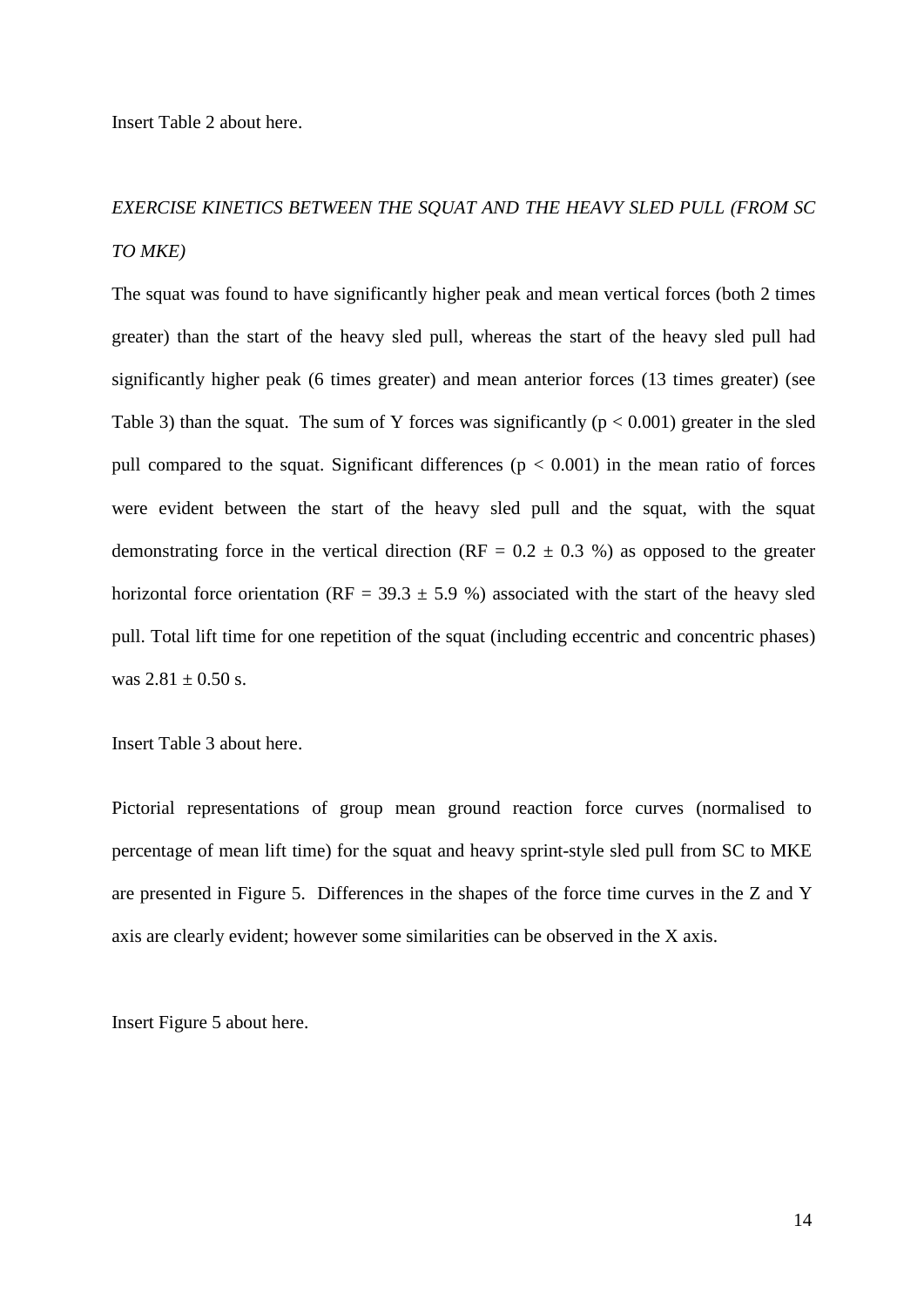#### *EXERCISE KINEMATICS BETWEEN HEAVY SLED PULL STRIDES*

Significant differences were found between the heavy sled pull first stride and stride at 2 - 3 m with the first stride demonstrating reduced stride lengths  $(1.00 \pm 0.15 \text{ m} \text{ versus } 1.29 \pm 0.17 \text{ m})$ and average velocities  $(1.39 \pm 0.13 \text{ m s}^{-1} \text{ versus } 1.83 \pm 0.22 \text{ m s}^{-1})$  (see Table 4). No significant differences were observed for any of the segment or joint angles except for knee angle in which the first stride of the sled pull demonstrated greater knee flexion  $(103.0 \pm 9.4^{\circ}$  versus  $113.8 \pm 5.9^{\circ}$  at foot strike.

Insert Table 4 about here.

### *EXERCISE KINETICS BETWEEN HEAVY SLED PULL STRIDES*

A significantly higher ( $p = 0.009$ ) mean ratio of force was associated with the first stride of the heavy sled pull (RF = 37.4  $\pm$  3.8 %) than the stride at 2 – 3 m (RF = 21.7  $\pm$  7.1 %). No significant differences between the first and 2 - 3 m strides were observed for other kinetic variables except for mean of X and mean of Y forces, in which the first stride of sled pull demonstrated significantly higher mean anteroposterior forces ( $526 \pm 162$  N versus  $271 \pm 89$ ) N) and mean medial forces  $(24 \pm 8 \text{ N} \text{ versus } -5 \pm 22 \text{ N})$  (see Table 5).

Insert Table 5 about here.

Group mean average force-time curves (normalised to percentage of mean lift time) obtained with heavy sled pulling at first stride and stride at 2 - 3 m are presented in Figure 6. Greater fluctuations in the magnitude of forces are clearly observed in the vertical axis in the sled pull stride at  $2 - 3$  m.

Insert Figure 6 about here.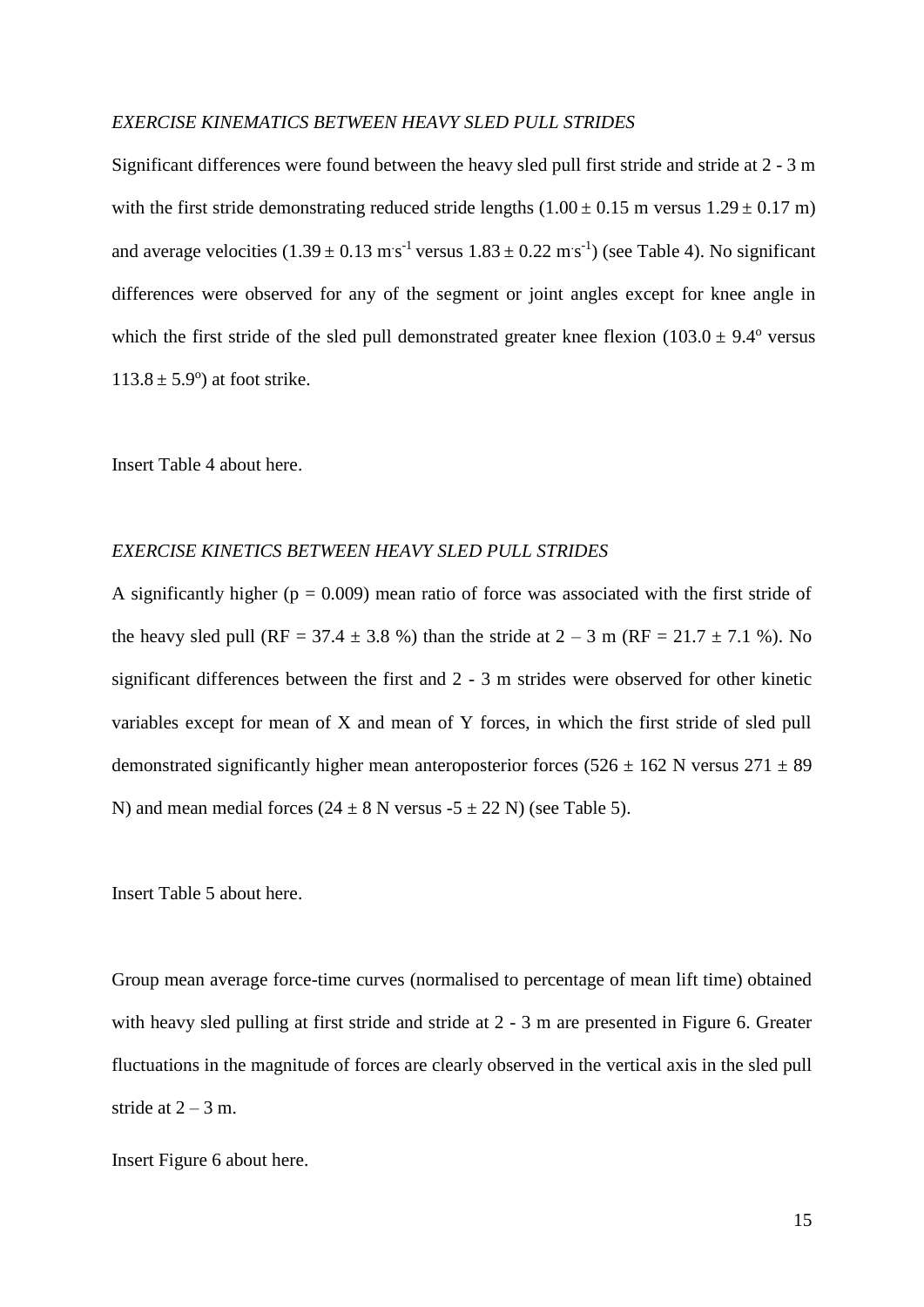### **DISCUSSION**

Since the heavy sled pull is the most commonly used strongman implement used by coaches in strength and conditioning practice as a means of performance enhancement [5], it is important to obtain data on the heavy sled pull that can provide insight into its effectiveness as a conditioning stimulus. The aim of this study was to gain a greater understanding of the acute stresses that the heavy sled pull imposes on the system and the likely chronic adaptations to this form of training. To achieve this, the kinetic and kinematic characteristics of the sprint-style heavy sled pull (first stride and stride at  $2 - 3$  m) were quantified, with the start of the sled pull (start of concentric phase to maximal knee extension) compared with the back squat.

Results of the present study were consistent with the initial hypotheses, whereby the heavy sled pull (from start to MKE) demonstrated significantly greater peak (810  $\pm$  174 N versus  $126 \pm 73$  N) and mean anteroposterior (propulsive) forces (555  $\pm$  107 N versus 43  $\pm$  22 N) than the squat (respectively) and the squat demonstrated significantly greater peak (3503  $\pm$ 1286 N versus  $1736 \pm 463$  N) and mean vertical forces  $(2579 \pm 648$  N versus  $1326 \pm 364$  N) than the heavy sled pull (start to MKE) (respectively). Significant differences ( $p < 0.001$ ) in the mean ratio of forces (RF) were evident with the squat demonstrating that total force was applied vertically (RF =  $0.2 \pm 0.3$  %) compared to the more horizontal orientation (RF = 39.3  $\pm$  5.9 %) associated with the start of the heavy sprint-style sled pull.

Research has demonstrated that both vertical and propulsive ground reaction force impulses (F x  $\Delta t$ ) are important variables that contribute to sprint velocity [20-22]. Producing larger impulse in a vertical direction during ground contacts would result in greater vertical velocity of the centre of mass at take-off which subsequently leads to a longer flight time [20].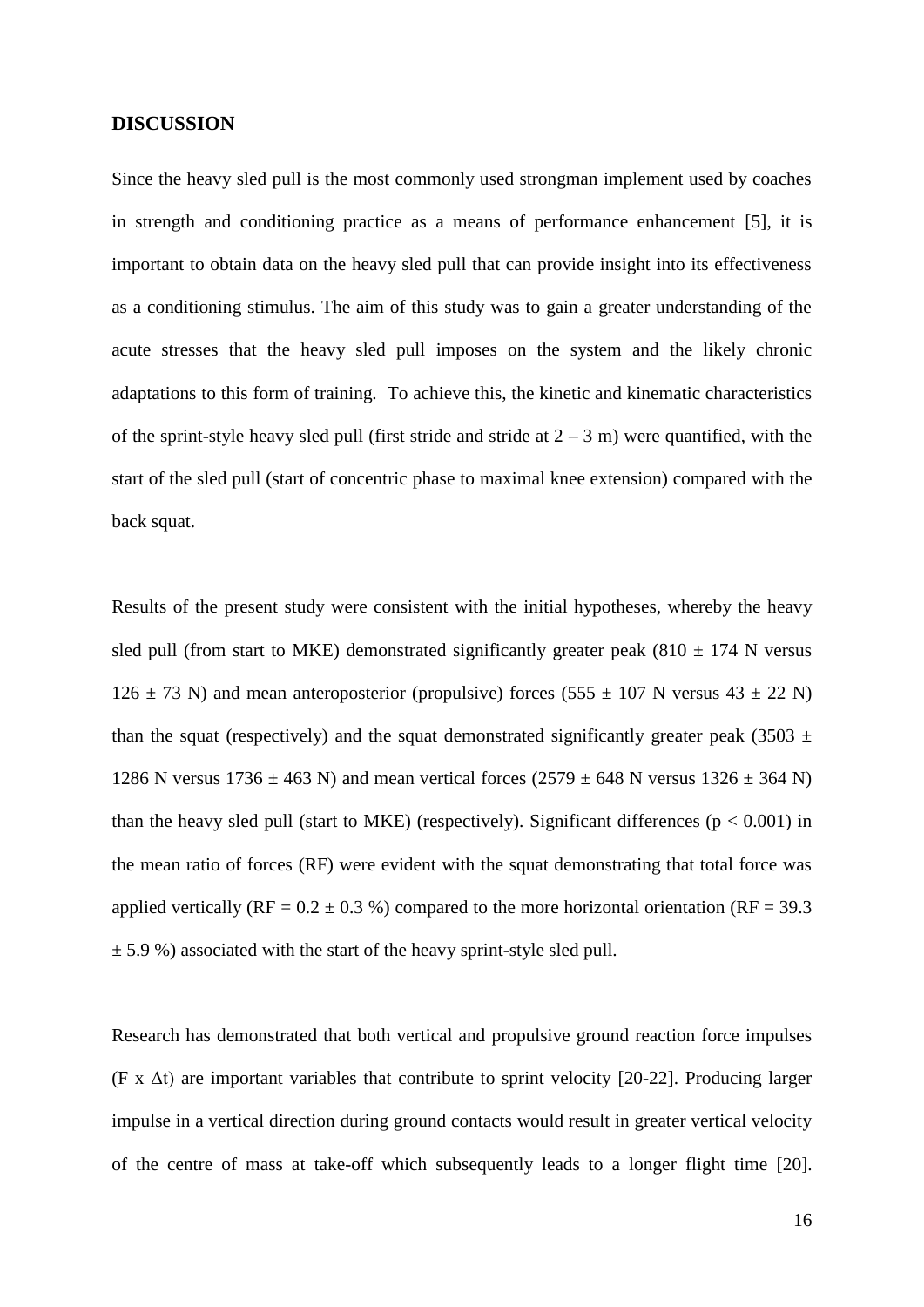However, spending an unnecessarily long time in the air may not be desirable, especially in the acceleration phase, because an athlete can only horizontally accelerate their centre of mass when applying a force to the ground. Researchers have suggested that propulsive anteroposterior ground reaction forces may be the greatest contributor to sprint performance during un-resisted sprint starts [21, 23, 24] and that weighted sled towing with heavier loads can improve sprint acceleration performance by teaching athletes to produce larger horizontal or resultant GRF impulse [11, 25]. The ground reaction force data from the present study gives insight into the potential training adaptations associated with the squat and heavy sled pull.

The results of this study revealed significant biomechanical differences between the start of the heavy sled pull and squat. Significant differences were observed in absolute trunk angles  $(38.8 \pm 5.2^{\circ}$  versus 101.4  $\pm 5.7^{\circ}$ ) at the start of the concentric phase. Such a result was expected due to the predominantly horizontal and vertical directional movement patterns associated with the heavy sled pull and squat, respectively. The strongman athletes selected a significantly wider stance width for the squat  $(51.0 \pm 10.0 \text{ cm})$  compared to  $40.9 \pm 9.8 \text{ cm}$  for the heavy sled pull. The squat stance width in the present study was similar to those reported among powerlifters for traditional stance widths  $(48.3 \pm 3.8 \text{ cm})$  [26].

An interesting finding in this study was that at the start of the concentric phase, squat and sled pull relative hip (57.0  $\pm$  9.7° versus 65.6  $\pm$  12.6°) and ankle angles (81.0  $\pm$  7.3° versus 76.0  $\pm$ 17.3°) were somewhat similar. However greater knee extension (95.8  $\pm$  18.5° versus 62.6  $\pm$ 6.3°) was observed at the start of the sled pull. The greater knee extension seen at the start of the sled pull may provide athletes with a more optimal position to generate propulsive forces based on the muscles being at a more favourable length to take advantage of the length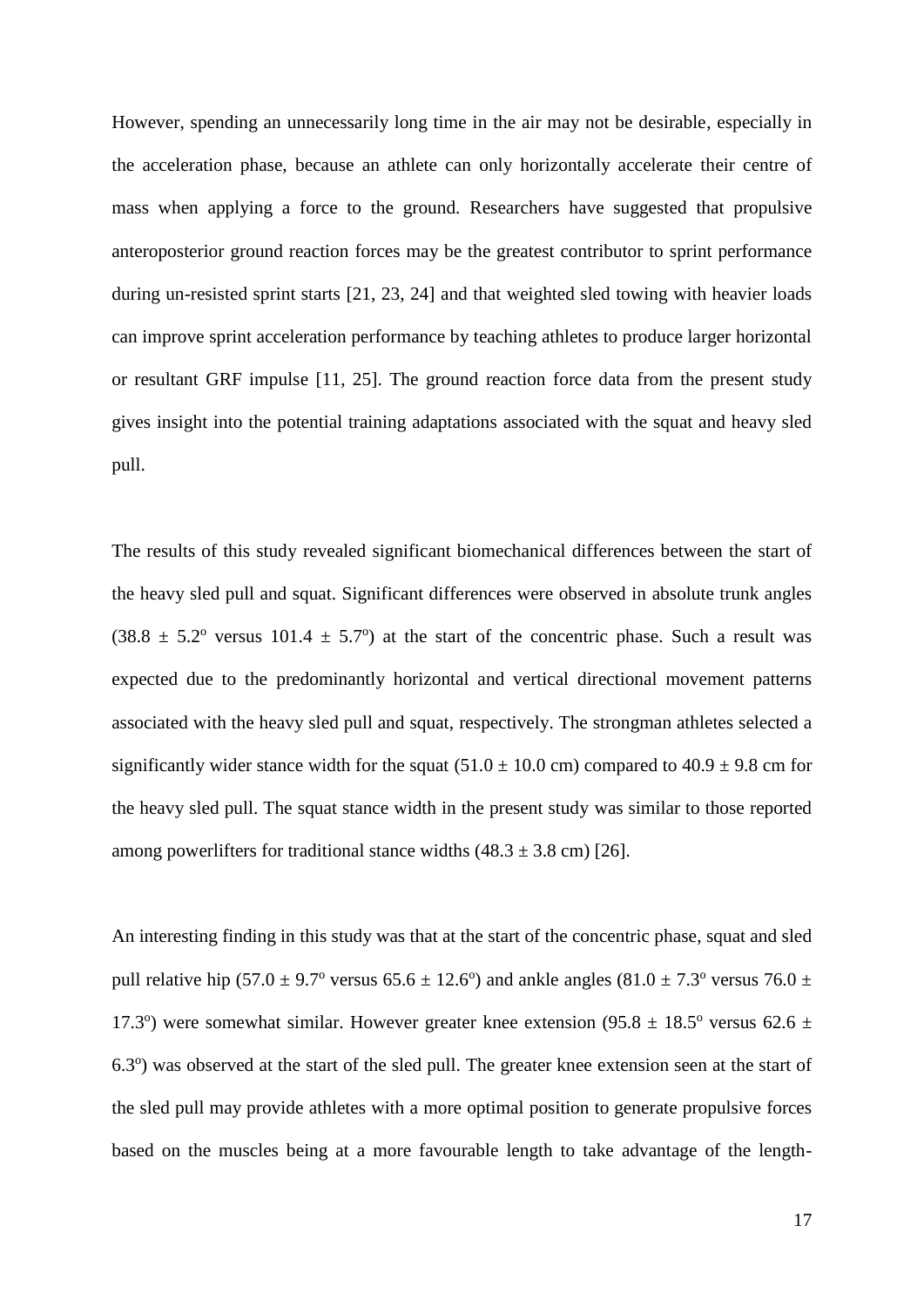tension relationship. The greater knee flexion angle seen in the squat was attributed to the participants' familiarity with powerlifting competition rules whereby a legal squatting depth requires the hip joint to pass below that of the knee. As a result, greater range of motion was observed in hip (106.0  $\pm$  9.3° versus 51.8  $\pm$  19.0°) and knee joints (104.8  $\pm$  9.8° versus 37.4  $\pm$ 14.7°) for the squat. Recent research has demonstrated that deep squat  $(0 - 120^{\circ} \text{ of } k$ nee flexion) training (with loads of 5 -10 RM) resulted in greater increases in front thigh muscle CSA, isometric knee extension strength (at  $75^{\circ}$  and  $105^{\circ}$  knee extension) and squat jump performance than 12 weeks of shallow squat training (with loads of 5 -10 RM) [27]. The findings of the present study and those of Bloomquist et al. [27] could suggest that the heavy sprint-style sled pull may not be as effective at developing aspects of muscular function and performance that are associated with the full range back squat. Future studies could investigate the training effects of heavy sled pulling on strength, power, speed and body composition measures to give insight into the mechanical and morphological adaptations associated with heavy sled pulling.

The present study sought to provide further insight into the heavy sled pull by providing kinematic and kinetic data of the first stride and stride at  $2 - 3$  m. Relatively few significant differences were apparent between the two sled pull phases. The first stride of sled pull was associated with significant shorter stride lengths  $(1.00 \pm 0.15 \text{ m}$  versus  $1.29 \pm 0.17 \text{ m})$  and slower average velocities  $(1.39 \pm 0.13 \text{ m s}^{-1} \text{ versus } 1.83 \pm 0.22 \text{ m s}^{-1})$  than the stride at  $2 - 3$ m. Greater knee flexion (103  $\pm$  9.4° versus 113.83  $\pm$  5.9°) was also observed at foot strike in the first stride. Such results are consistent with previous investigations of unresisted [23] and resisted sprinting [28] whereby velocity and stride length increase and joint range of motion may decrease with increased distance.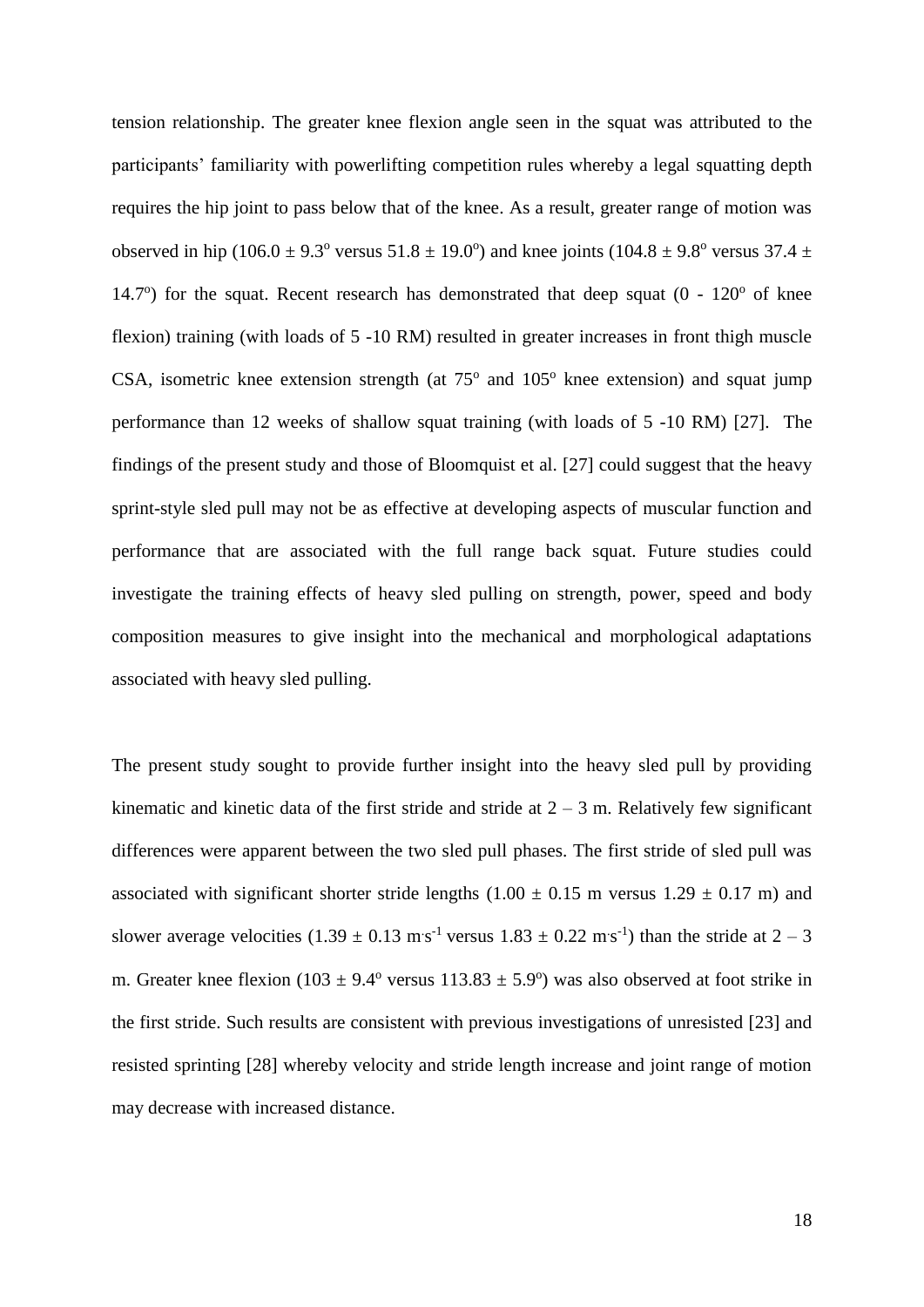Comparable stride rates (1.42  $\pm$  0.14 Hz versus 1.45  $\pm$  0.50 Hz) were seen in this study at 2 – 3 m to that (at 2.5 m) of Keogh and colleagues [3] in which six resistance-trained athletes performed three 25-m heavy sled pull trials. Differences were apparent with athletes in the present study demonstrating greater average velocities  $(1.83 \pm 0.22 \text{ m/s}^{-1} \text{ vs } 1.04 \pm 0.30 \text{ m/s}^{-1})$ <sup>1</sup>), stride lengths  $(1.29 \pm 0.17 \text{ m}$  versus  $0.74 \pm 0.28 \text{ m}$ ), swing times  $(0.33 \pm 0.04 \text{ s}$  versus  $0.25 \text{ m}$  $\pm$  0.06 s) and shorter ground contact times (0.35  $\pm$  0.04 s versus 0.48  $\pm$  0.23 s) than Keogh and colleagues [3]. Loading (70%1RM squat versus an absolute load of 171.2kg), environmental factors (laboratory versus outdoors course), and strongman training experience and competition level, may explain the differences observed in these studies.

Relatively few significant differences were observed between the ground reaction forces of the first stride and stride at  $2 - 3$  m of the heavy sled pull. The first stride was associated with greater mean forces in the anterior-posterior (526  $\pm$  162 N versus 271  $\pm$  89 N) and mediallateral (24  $\pm$  8 N versus -5  $\pm$  22 N) axis. The mean ratio of force (%) results were consistent with our initial hypothesis whereby significant differences ( $p < 0.01$ ) were evident between the first stride and stride at  $2 - 3$  m (37.4  $\pm$  3.8 % versus 21.7  $\pm$  7.1 %) of the heavy sled pull (respectively). Such differences may reflect the kinematics associated with these phases. The greater horizontal body position seen in the first stride (i.e. 125 % greater trunk angle at foot strike) would allow for greater anterior-posterior propulsive forces to be applied than the more upright position associated with the stride at  $2 - 3$  m. The mean ratio of forces for the heavy sled pull's first stride is comparable to those reported for the second step ground contact with sled towing with loads of 30% body mass (RF =  $39.0 \pm 1.6$  %) [19], but higher than those reported for unresisted sprinting (RF =  $28.0 \pm 1.6$ %) and sled towing with loads of 10% body mass (RF = 31.4  $\pm$  0.6 %) [19]. The results of this study and the studies of Kawamori and colleagues [11, 19] demonstrate that the heavy sled pulling with loads equal to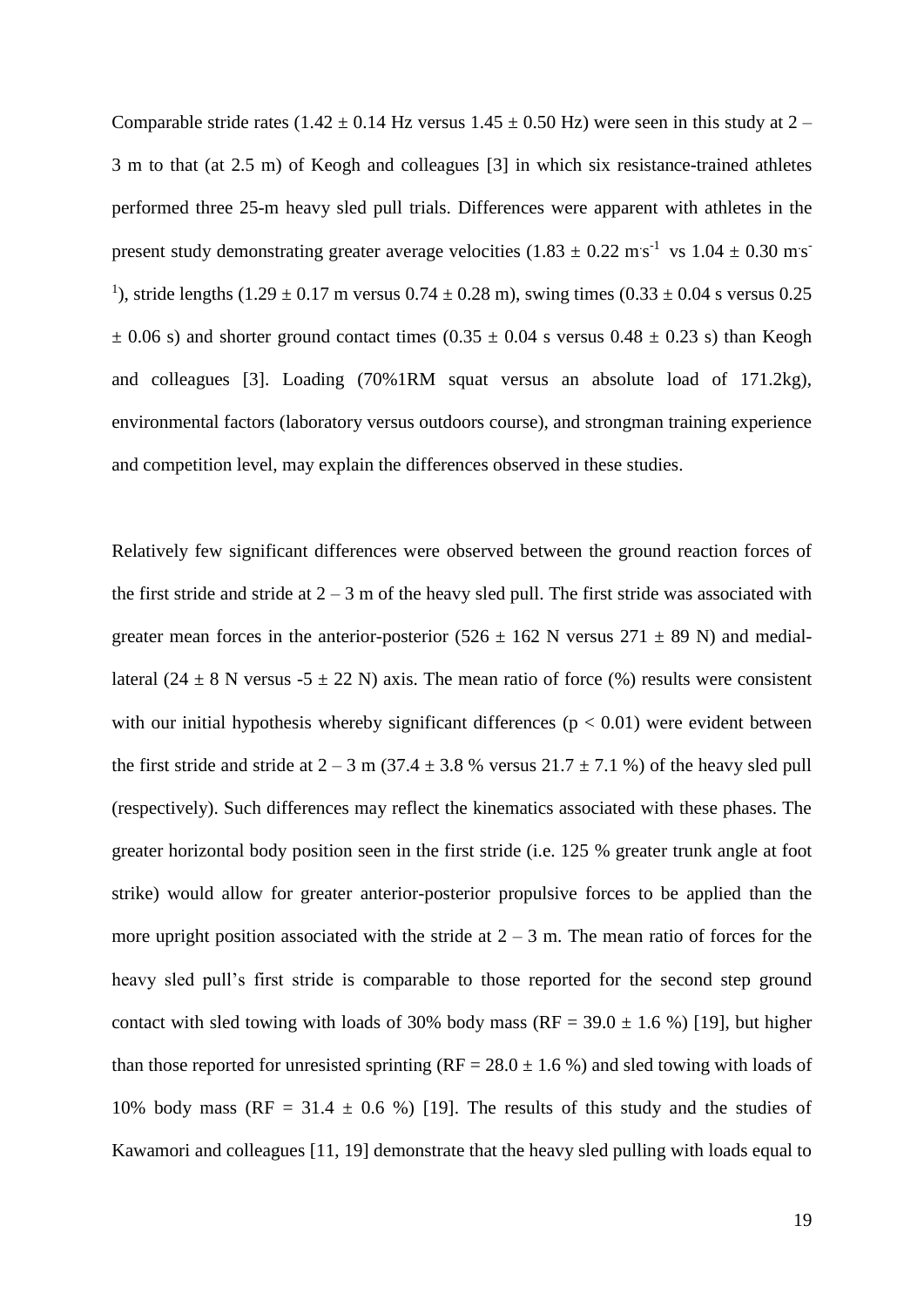or greater than 30% body mass may be an efficient training stimulus to teach athletes to produce ground reaction force more horizontally, which is an important factor to sprint acceleration performance [18, 29].

An interesting finding in this study was that observations of ground reaction force data showed reduced forces in all three axes for the heavy sled pull at  $2 - 3$  m compared to the first stride. Such results may be attributed to friction and the force-velocity relationship. While the present study used carpet attached underneath the sled on a linoleum floor, a greater force was required at the start of the sled pull to initiate movement to overcome the force of static friction [30]. Once this static frictional force was overcome, less force was needed to continue to move the sled as the coefficient of sliding friction was less than that of static friction [31]. Differences in the coefficient of friction  $(0.21 \text{ to } 0.58 \mu)$  have been shown to make substantial differences in 30 m weighted sled (55 kg) towing times [32]. Coaches considering using heavy sled pull with their athletes need to pick training loads based on surface type, demands of the sport and what part of the force velocity curve they are trying to develop within their athletes.

#### **CONCLUSION**

The results of this study provide coaches with the first combined description of the heavy sled pull's kinetic and kinematic characteristics and how these compare to a common lower body exercise, the back squat. The heavy sled pull and squat force profiles show that these exercises are effective conditioning exercises to generate high propulsive and vertical forces (respectively). The heavy sled and squat may both have some advantages over each other as effective conditioning tools to develop different aspects of muscular performance. Coaches who wish to utilise the heavy sled pull in conditioning practice should be aware that load,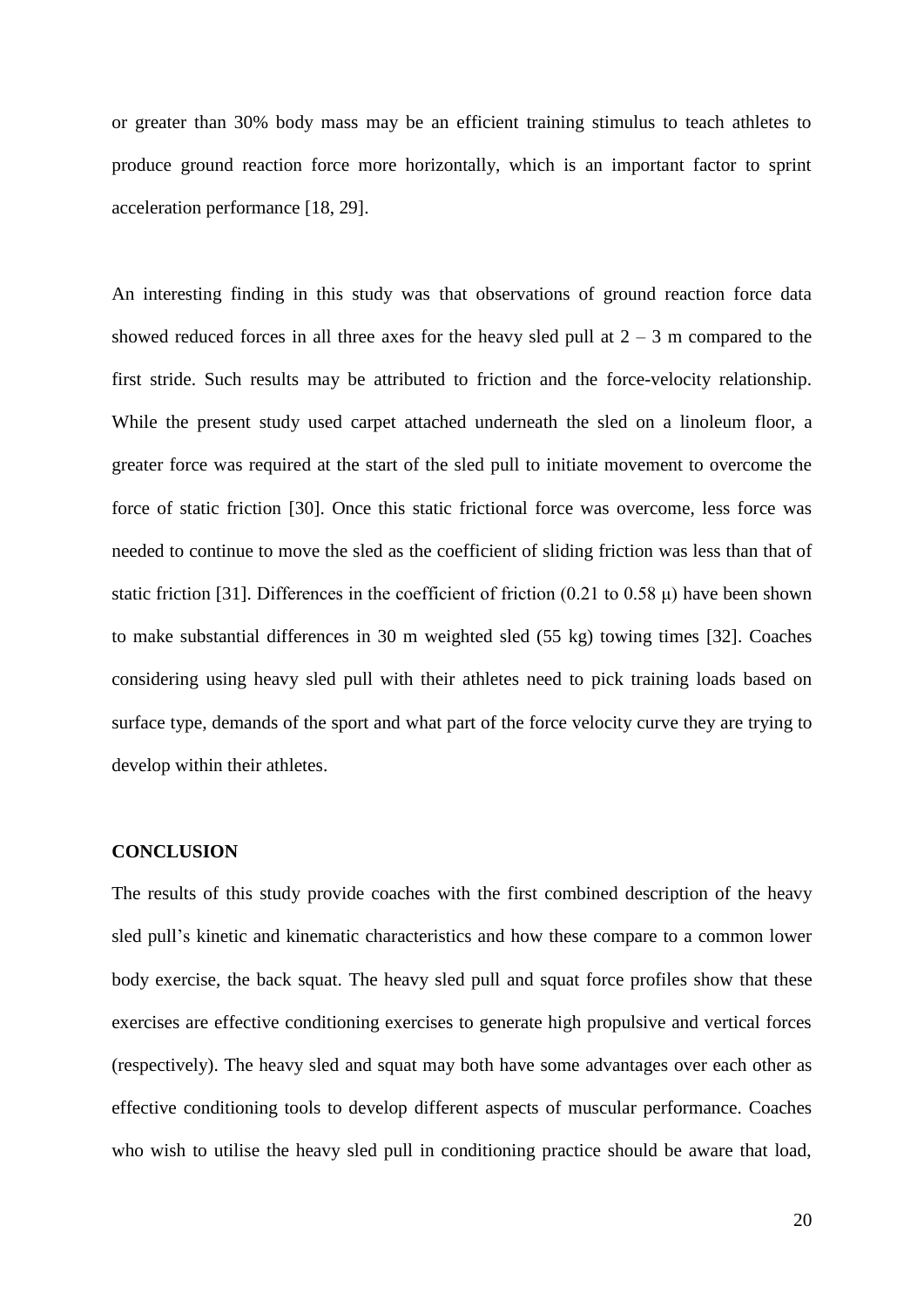training surface, sled, type and position of harness and length of chain may all influence sled pull kinematics and force-velocity characteristics. Coaches should consider individualised exercise prescription with a sports specific approach to elicit optimal neuromuscular adaptations. Future longitudinal training studies are needed to investigate the chronic effects of heavy sprint-style sled pulling on speed and player performance, especially those athletes in collision sports such as rugby or American football where higher levels of sprint momentum are needed to make and break tackles.

## **ACKNOWLEDGEMENTS**

The authors would like to thank each of the strongman athletes who participated in this study and Anna Lorimer for her help with data collection.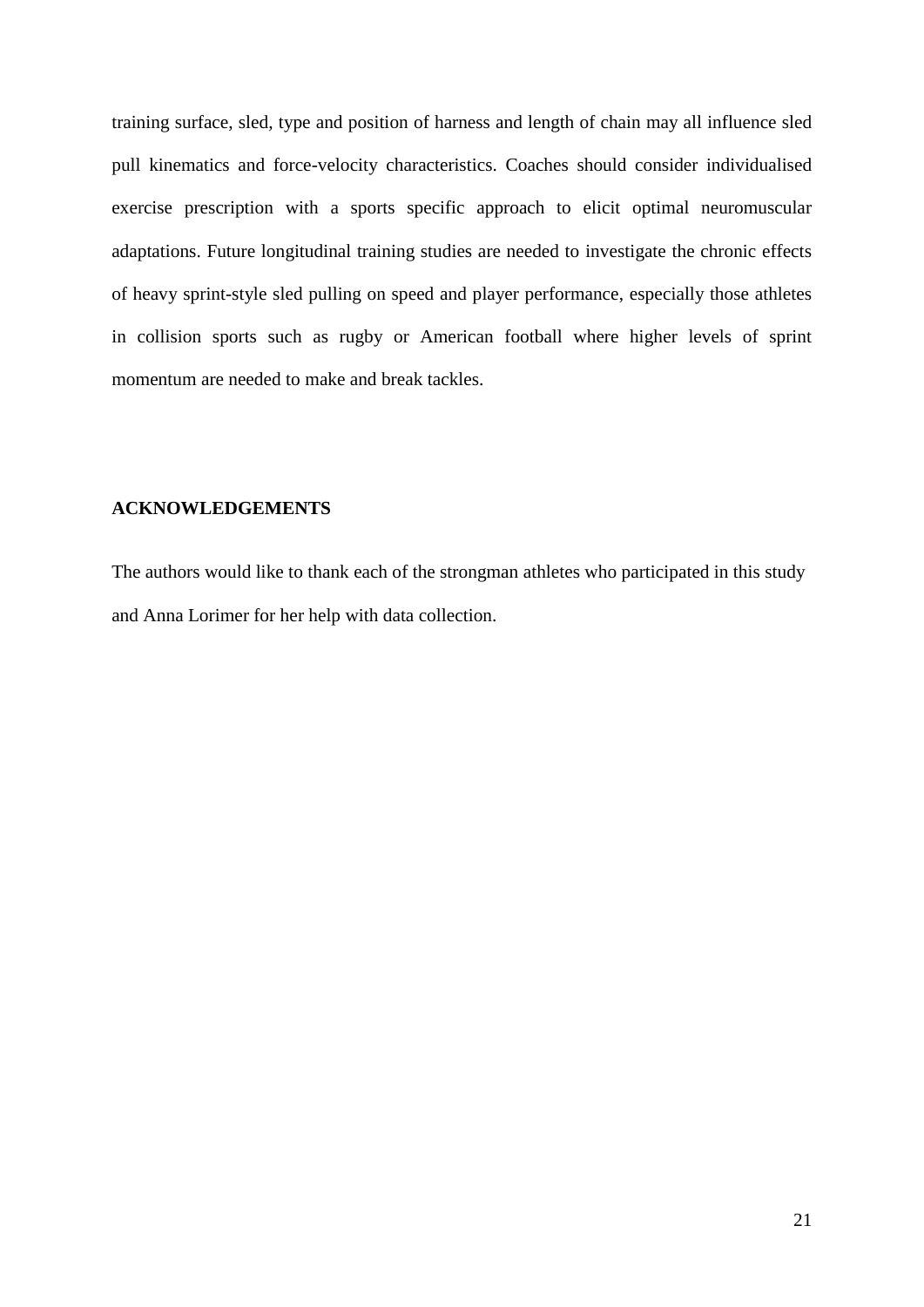### **REFERENCES**

1. Winwood, P.W., Keogh, J.W.L. and Harris, N.K., The Strength and Conditioning Practices of Strongman Competitors, Journal of Strength and Conditioning Research, 2011, 25(11), 3118-28.

2. Baker, D.G. and Newton, R.U., Comparison of Lower Body Strength, Power, Acceleration, Speed, Agility, and Sprint Momentum to Describe and Compare Playing Rank Among Professional Rugby League Players, Journal of Strength and Conditioning Research, 2008, 22(1), 153-8.

3. Keogh, J.W.L., Newlands, C., Blewett, S., Payne, A. and Chun-Er, L., A Kinematic Analysis of a Strongman Event: The Heavy Sprint-Style Sled Pull, Journal of Strength and Conditioning Research, 2010, 24(11), 3088-97.

4. Jakalski, K., The Pros and Cons of Using Resisted and Assisted Training Methods with High School Sprinters: Parachutes, Tubing and Towing, Track Coach, 1998, 144, 4585– 9.

5. Winwood, P.W., Cronin, J.B., Dudson, M.K., Gill, N.D. and Keogh, J.W.L., How Coaches Use Strongman Implements in Strength and Conditioning Practice, International Journal of Sports Science & Coaching, In Press.

6. Alcaraz, P.E., Palao, J.M. and Elvira, J.L.L., Determining the Optimal Load for Resisted Sprint Training with Sled Towing, Journal of Strength and Conditioning Research, 2009, 23(2), 480-5.

7. Rushall, S.B. and Pyke, S.F., Training for Sports and Fitness, South Yarra, MacMillian Publishers, 2001.

8. Lockie, R.G., Murphy, A.J. and Spinks, C.D., Effects of Resisted Sled Towing on Sprint Kinematics in Field-Sport Athletes, Journal of Strength and Conditioning Research, 2003, 17, 760–7.

9. Alcaraz, P.E., Palao, J.M., Elvira, J.L.L. and Linthorne, N.P., Effects of Three Types of Resisted Sprint Training Devices on the Kinematics of Sprinting at Maximum Velocity, Journal of Strength and Conditioning Research, 2008, 22(3), 890-7.

10. Maulder, P.S., Bradshaw, E.J. and Keogh, J., Jump Kinetic Determinants of Sprint Acceleration Performance from Starting Blocks in Male Sprinters, Journal of Sports Science and Medicine, 2006, 5, 359-66.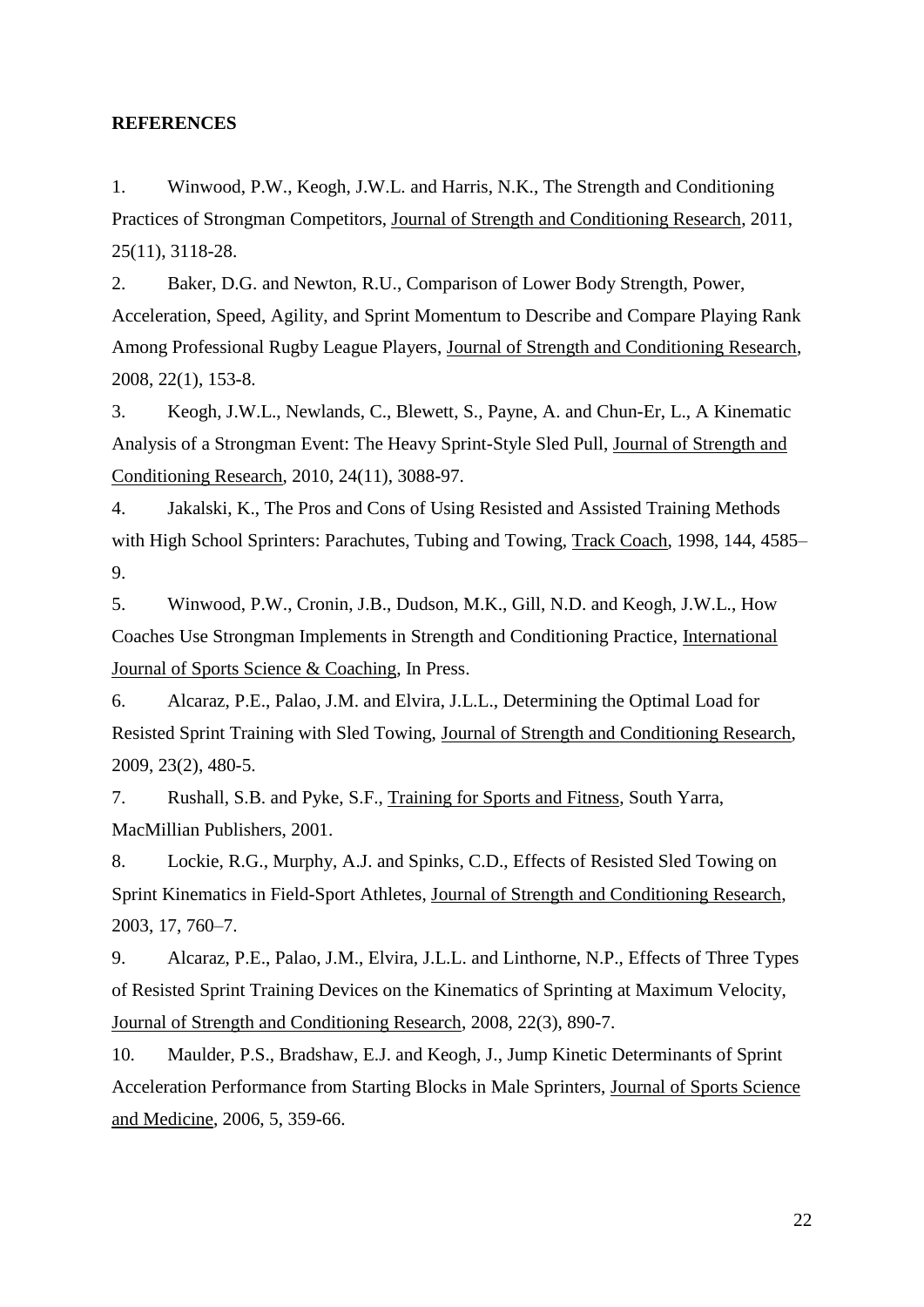11. Kawamori, N., Newton, R.U., Hori, N. and Nosaka, K., Effects of Weighted Sled Towing with Heavy Versus Light Load on Sprint Acceleration Ability, Journal of Strength & Conditioning Research, In Press.

12. Harrison, A.J. and Bourke, G., The Effect of Resisted Sprint Training on Speed and Strength Performance in Male Rugby Players, Journal of Strength and Conditioning Research, 2009, 23(1), 275-83.

13. Winwood, P.W., Cronin, J.B., Brown, S.R. and Keogh, J.W.L., A Biomechanical Analysis of the Farmers Walk and Comparison with the Deadlift and Unloaded Walk, International Journal of Sports Science and Coaching, In Press.

14. Wilson, G., Strength and Power Assessment, Applied Anatomy and Biomechanics in Sport, Melbourne, Blackwell Scientific Publications, 1994.

15. Baker, D. and Nance, S., The Relation Between Running Speed and Measures of Strength and Power in Professional Rugby League Players, Journal of Strength and Conditioning Research, 1999, 13(3), 230-5.

16. Bowerman, E., Whatman, C., Harris, N. and Bradshaw, E., Reliability of 2D Lower Extremity Alignment Measures in Elite Adolescent Ballet Dancers, New Zealand Journal of Sports Medicine, 2013, 40(2), 70-3.

17. Keogh, J., Kattan, A., Logan, S., Bensley, J., Muller, C. and Powell, L., A Preliminary Kinematic Gait Analysis of a Strongman Event: The Farmers Walk, Sports, 2014, 2, 24-33.

18. Morin, J-B., Edouard, P., Samozino, P., Technical Ability of Force Application as a Determinant Factor of Sprint Performance, Medicine & Science in Sports & Exercise, 2011, 43(9), 1680-8.

19. Kawamori, N., Newton, R., Nosaka, K., Effects of Weighted Sled Towing on Ground Reaction Force During the Acceleration Phase of Sprint Running, Journal of Sports Sciences, 2014, 32(12), 1139-45.

20. Hunter, J.P., Marshall, R.N. and McNair, P.J., Interaction of Step Length and Step Rate During Sprint Running, Medicine & Science in Sports & Exercise, 2004, 36, 261-71.

21. Hunter, J.P., Marshall, R.N. and McNair, P.J., Relationships Between Ground Reaction Force Impulse and Kinematics of Sprint Running Acceleration, Journal of Applied Biomechanics, 2005, 21, 31-43.

22. Weyand, P.G., Sternlight, D.B., Bellizzi, M.J. and Wright, S., Faster Top Running Speeds are Achieved With Greater Ground Forces Not More Rapid Leg Movements, Journal of Applied Physiology, 2000, 89(5), 1991-2000.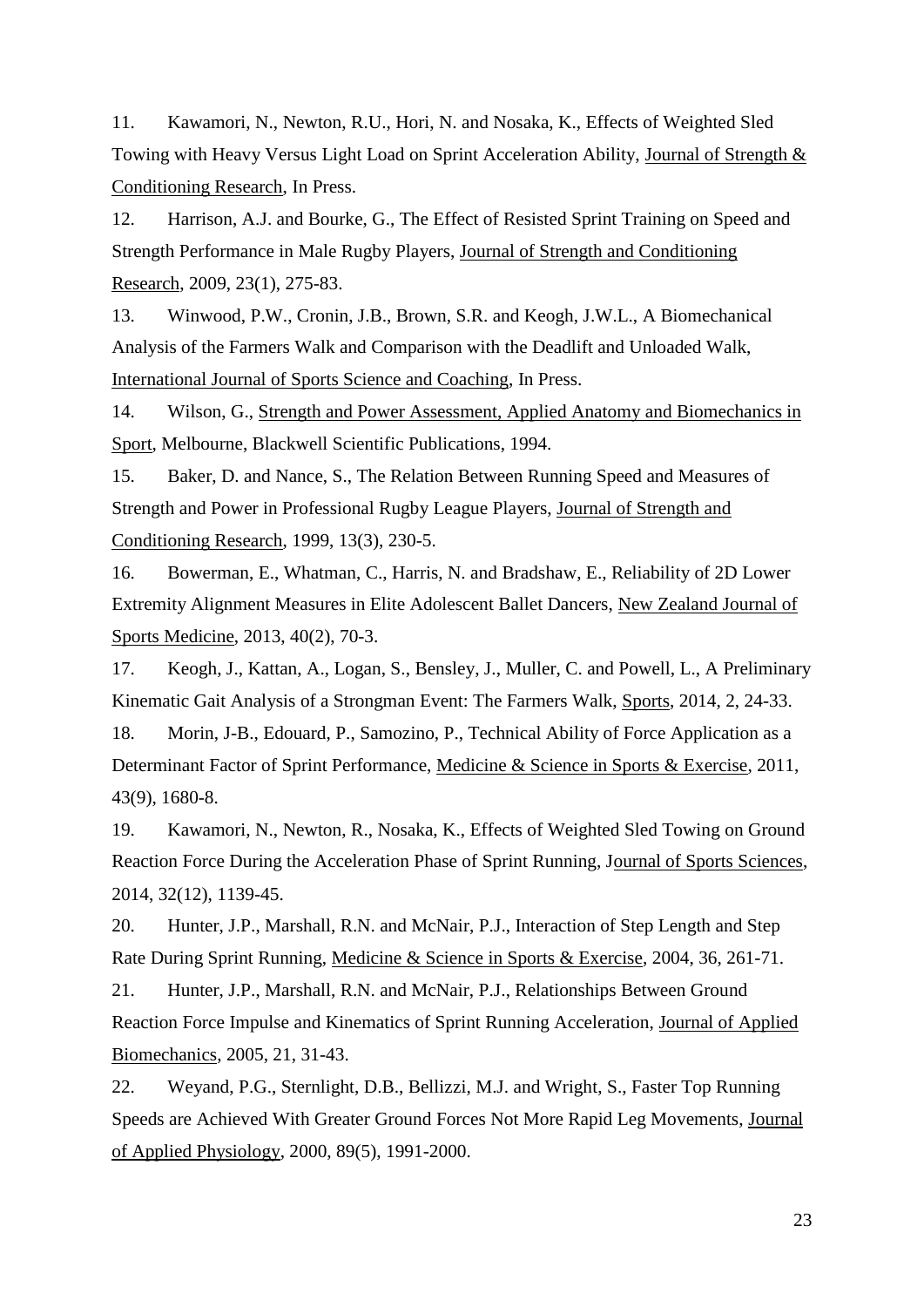23. Brughelli, M., Cronin, J. and Chaouachi, A., Effects of Running Velocity on Running Kinetics and Kinematics, Journal of Strength and Conditioning Research, 2011, 25(4), 933-9.

24. Kawamori, N., Nosaka, K. and Newton, R.U., Relationships Between Ground Reaction Impulse and Sprint Acceleration Performance in Team Sport Athletes, Journal of Strength & Conditioning Research, 2013, 27(3), 568-73.

25. Cottle, C., Carlson, L.A. and Lawrence, M.A., Effects of Sled Towing on Sprint Starts, Journal of Strength & Conditioning Research, In Press.

26. Swinton, P.A., Lloyd, R., Keogh, J.W.L., Agouris, I. and Stewart, A.D., A Biomechanical Comparison of the Traditional Squat, Powerlifting Squat, and Box Squat, Journal of Strength & Conditioning Research, 2012, 26(7), 1805-16.

27. Bloomquist, K., Langberg, H., Karlsen, S., Madsgaard, S., Boesen, M., Raastad, T., Effect of Range of Motion in Heavy Load Squatting on Muscle and Tendon Adaptations, European Journal of Applied Physiology, 2013, 113, 2133-42.

28. Cronin, J., Hansen, K., Kawamori, N. and McNair, P., Effects of Weighted Vests and Sled Towing on Sprint Kinematics, Sports Biomechanics, 2008, 7(2), 160-72.

29. Kugler, F. and Janshen, L., Body Position Determines Propulsive Forces in Accelerated Running, Journal of Biomechanics, 2010, 43, 343-8.

30. Ozkaya, N. and Nordin, M., Fundamentals of Biomechanics: Equilibrium Motion and Deformation, New York, Springer, 1999.

31. Baechle, T.R. and Earle, R.W., Essentials of Strength Training and Conditioning: National Strength and Conditioning Association, 3rd ed, Champaign, IL, Human Kinetics, 2008.

32. Linthorne, N.P. and Cooper, J.E., Effect of the Coefficient of Friction of a Running Surface on Sprint time in a Sled-Towing Exercise, Sports Biomechanics, 2013, 12(2), 175- 85.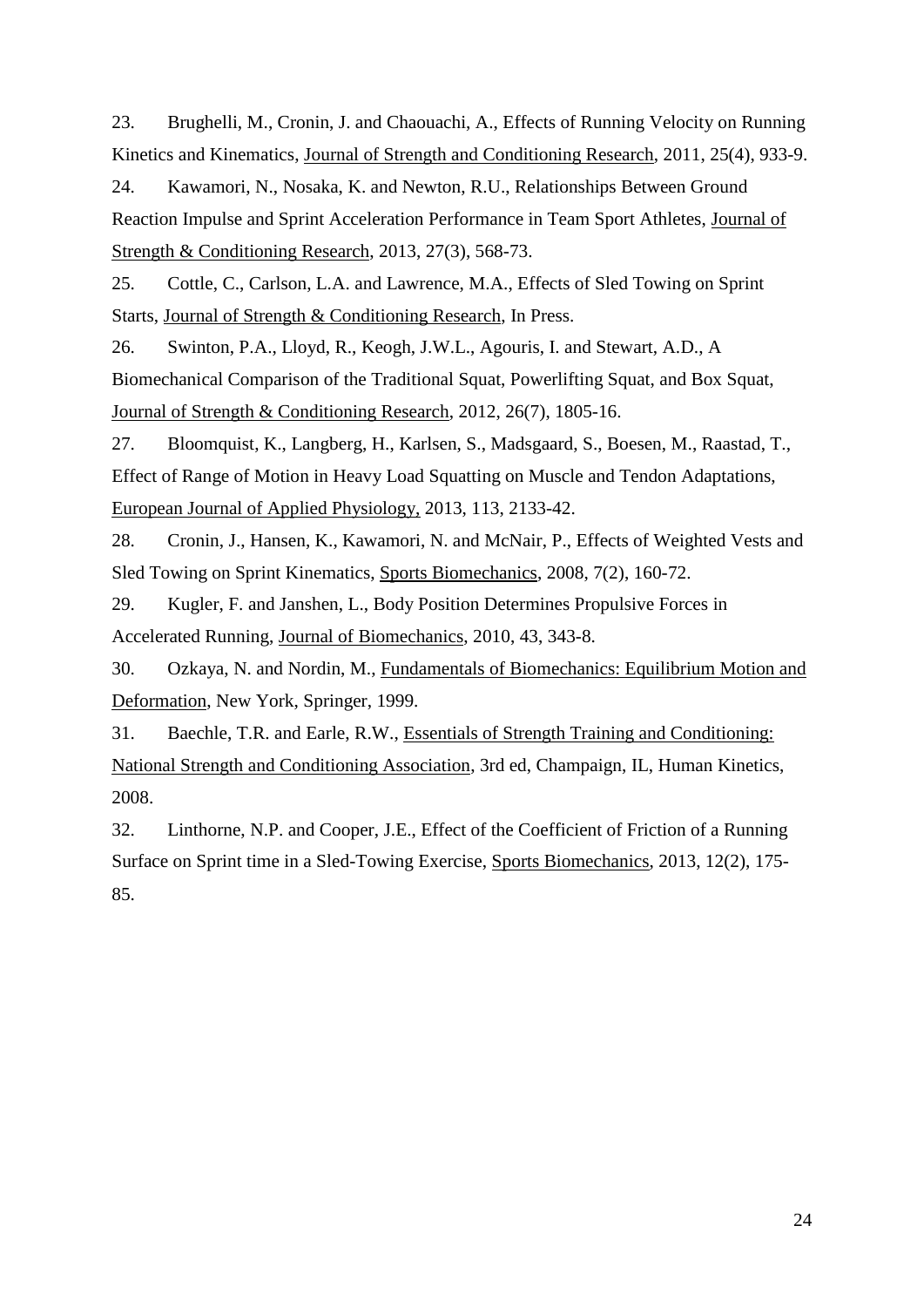# **Figure Legends**

| <b>Figure 1:</b> Carpet Attached to the Sled to Prevent Damage to the Linoleum Floor31          |
|-------------------------------------------------------------------------------------------------|
|                                                                                                 |
| Figure 3: Pictorial Representation of the Four Angles Measured at Start of Concentric (SC),     |
| and at Maximal Knee Extension (MKE) (From Left to Right) in the Squat (Top Row) and             |
|                                                                                                 |
| <b>Figure 4:</b> Schematic Representation of the Joint Angles Calculated (Adapted From Keogh et |
|                                                                                                 |
| <b>Figure 5:</b> Group Mean Vertical (Top), Anterior/Posterior (Middle) and Medial/Lateral      |
| (Bottom) Force-Time Curves (Normalised to Percentage of Mean Lift Time) Obtained With a         |
| 70% 1-Repetition Maximum Load for the Squat and Sled pull (From the Start of the                |
|                                                                                                 |
| <b>Figure 6:</b> Group Mean Vertical (Top), Anterior/Posterior (Middle) and Medial/Lateral      |
| (Bottom) Force-Time Curves (Normalised to Percentage of Mean Lift Time) for the Sled Pull       |
| Conditions (First Stride and Stride at $2 - 3m$ ) Obtained With a 70% 1-Repetition Squat load.  |
| Circles Indicate Left or Right Foot Strikes in the Sled Pull Conditions36                       |

# **Table Legends**

| <b>Table 1:</b> Demographics, Training Characteristics and Strength Measures (mean $\pm$ SD) for |
|--------------------------------------------------------------------------------------------------|
|                                                                                                  |
| <b>Table 2:</b> Kinematics of Trunk, Hip, Knee and Ankle Angles Performed from the Start of the  |
| Concentric Phase to the Point of Maximal Knee Extension for the Squat and Sled Pull (From        |
|                                                                                                  |
| Table 3: Kinetic Characteristics of Ground Reaction Force for the Squat and Heavy Sprint-        |
| Style Sled Pull (From the Bilateral Start of the Concentric Phase (SC) to the Point of           |
|                                                                                                  |
| <b>Table 4:</b> Differences in Gait Kinematics Between the Heavy Sled Pull Conditions29          |
| <b>Table 5:</b> Kinetic Characteristics of Ground Reaction Force for the Heavy Sled Pull First   |
|                                                                                                  |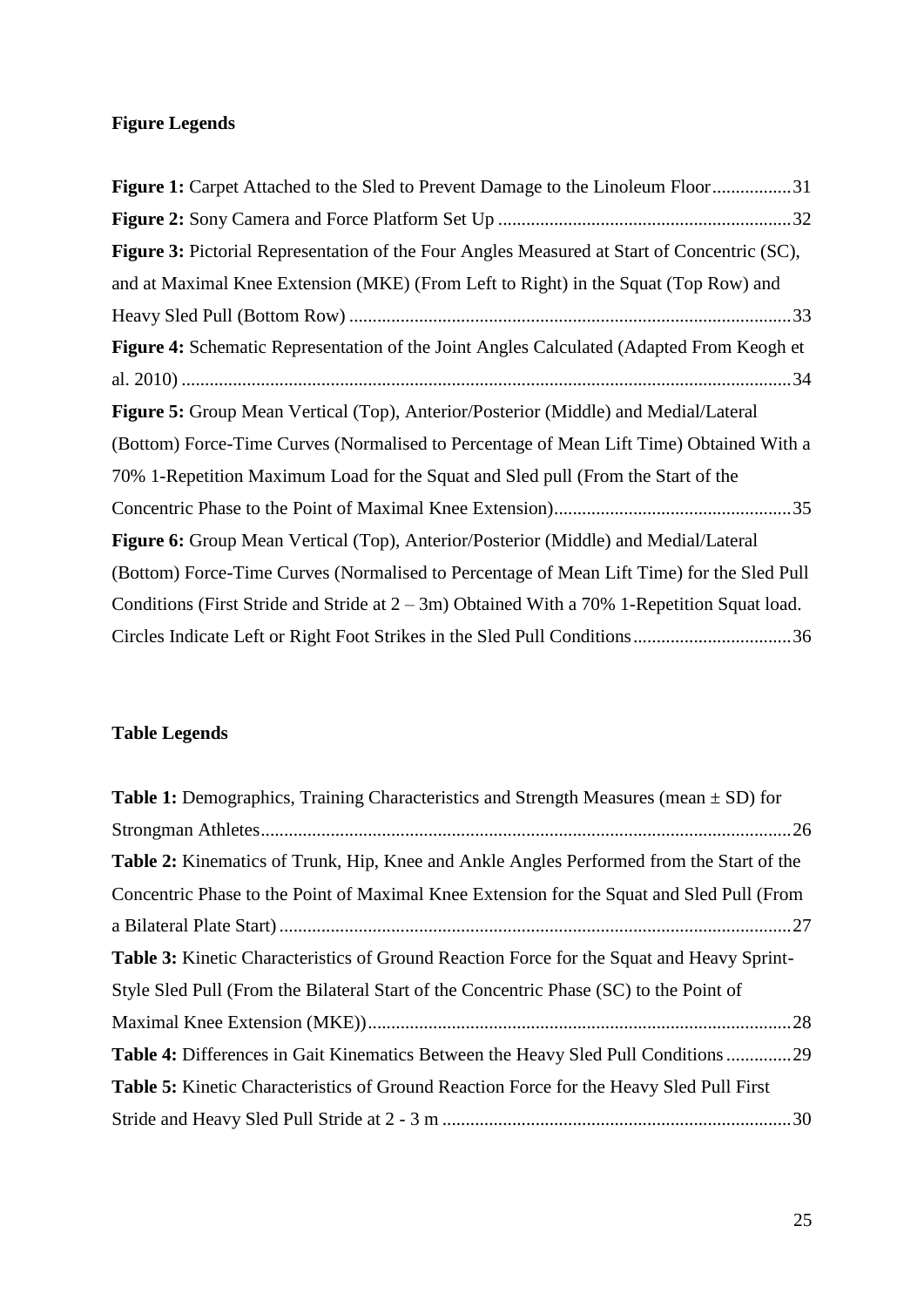|                                                   | All Strongman athletes |
|---------------------------------------------------|------------------------|
|                                                   | $(n = 6)$              |
| Demographics                                      |                        |
| Age $(y)$                                         | $24.0 \pm 3.9$         |
| Height (cm)                                       | $181.6 \pm 9.4$        |
| Body mass (kg)                                    | $112.9 \pm 28.9$       |
| Training                                          |                        |
| Resistance training experience (y)                | $6.5 \pm 2.7$          |
| Strongman implement training experience (y)       | $2.7 \pm 1.6$          |
| Number of resistance training sessions per week   | $4.2 \pm 1.2$          |
| Average time of resistance training session (min) | $90.8 \pm 30.4$        |
| Strength (IRM)                                    |                        |
| Squat (kg)                                        | $210.0 \pm 59.1$       |
| Squat $(kg kg^{-1})$                              | $1.87 \pm 0.28$        |

<span id="page-26-0"></span>**Table 1:** Demographics, Training Characteristics and Strength Measures (mean ± SD) for Strongman Athletes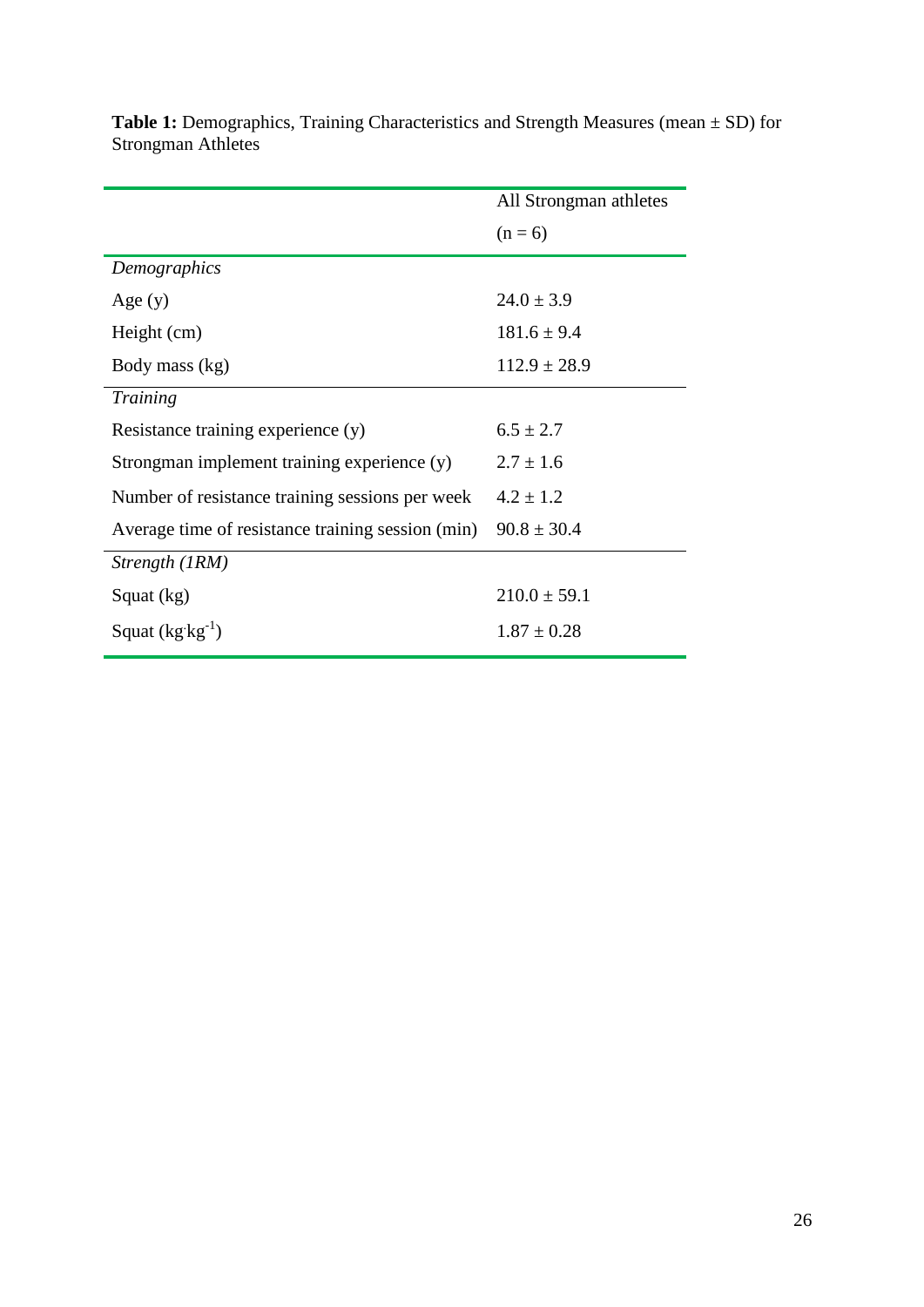|                                | Squat                          | Sled pull        |  |
|--------------------------------|--------------------------------|------------------|--|
|                                | (SC to MKE)                    | (SC to MKE)      |  |
| Start of Concentric Phase (SC) |                                |                  |  |
| Trunk angle $(°)$              | $38.8 \pm 5.2^{\dagger}$       | $101.4 \pm 5.7$  |  |
| Hip angle $(°)$                | $57.0 \pm 9.7$                 | $65.6 \pm 12.6$  |  |
| Knee angle $(°)$               | $62.6 \pm 6.3^{\dagger0.007}$  | $95.8 \pm 18.5$  |  |
| Ankle angle (°)                | $81.0 \pm 7.3$                 | $76.0 \pm 7.3$   |  |
| Maximum knee Extension (MKE)   |                                |                  |  |
| Trunk angle (°)                | $10.0 \pm 4.3^{\dagger0.007}$  | $81.2 \pm 20.0$  |  |
| Hip angle $(°)$                | $163.0 \pm 5.5^{\dagger0.006}$ | $117.4 \pm 11.0$ |  |
| Knee angle $(°)$               | $167.4 \pm 4.6^{\dagger0.01}$  | $133.2 \pm 10.1$ |  |
| Ankle angle (°)                | $105.0 \pm 3.9$                | $107.8 \pm 7.2$  |  |
| Range of Motion (ROM)          |                                |                  |  |
| Trunk angle $(°)$              | $-28.8 \pm 5.1$                | $-20.2 \pm 19.7$ |  |
| Hip angle $(°)$                | $106.0 \pm 9.3^{\dagger0.002}$ | $51.8 \pm 19.0$  |  |
| Knee angle $(°)$               | $104.8 \pm 9.8^{\dagger0.004}$ | $37.4 \pm 14.7$  |  |
| Ankle angle $(°)$              | $24.0 \pm 6.1$                 | $31.8 \pm 9.4$   |  |

<span id="page-27-0"></span>**Table 2:** Kinematics of Trunk, Hip, Knee and Ankle Angles Performed from the Start of the Concentric Phase to the Point of Maximal Knee Extension for the Squat and Sled Pull (From a Bilateral Plate Start)

Data expressed as mean  $\pm$  SD.

†significantly different to other level of variable  $p = 0.001$  unless specified.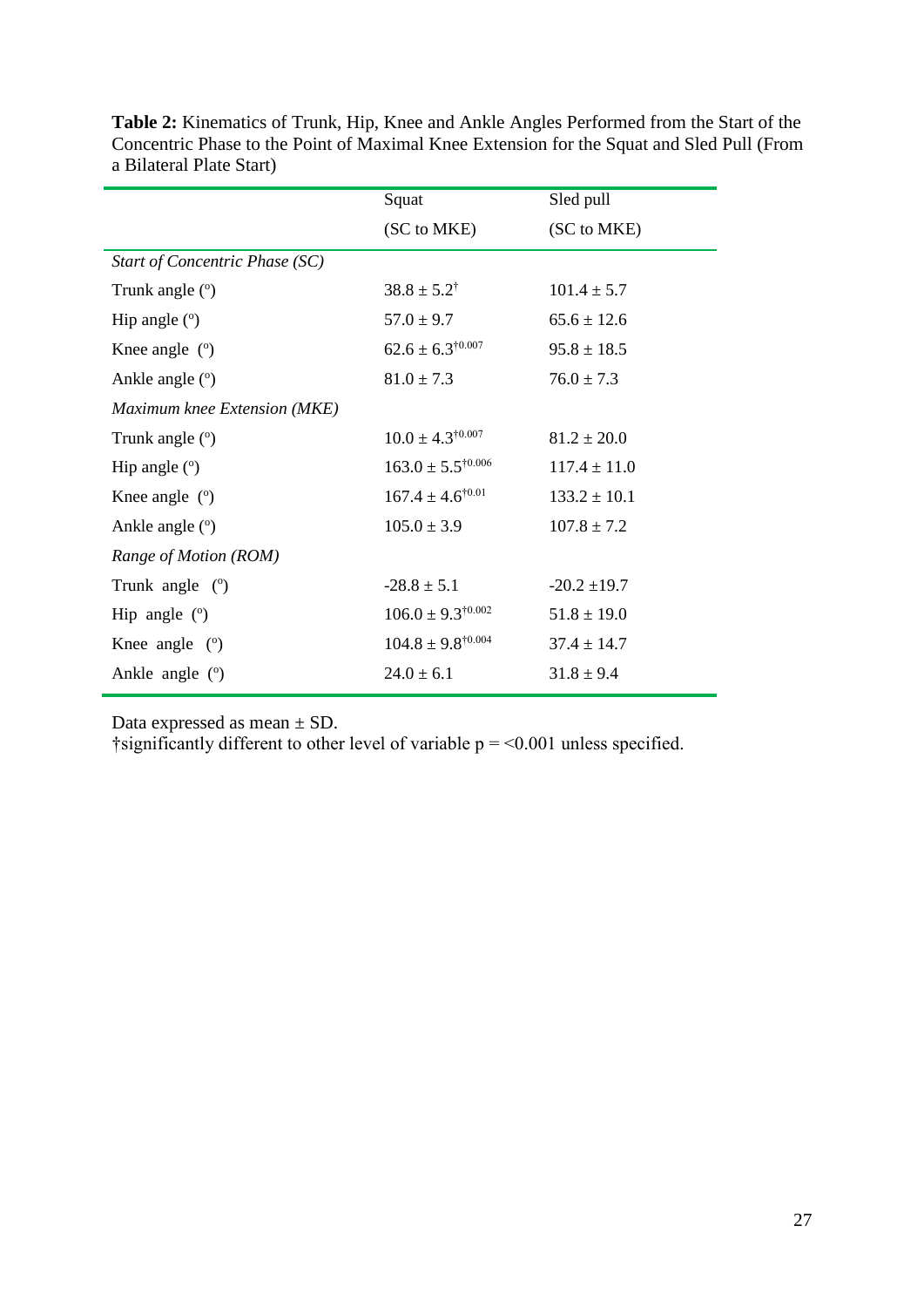|                                                  | Squat                          | Heavy Sled Pull |
|--------------------------------------------------|--------------------------------|-----------------|
|                                                  | (SC to MKE)                    | (SC to MKE)     |
| Z axis                                           |                                |                 |
| Peak vertical force (N)                          | $3503 \pm 1268^{\dagger0.005}$ | $1736 \pm 463$  |
| Mean vertical force (N)                          | $2579 \pm 648^{\dagger}$       | $1326 \pm 364$  |
| Y axis                                           |                                |                 |
| Peak anterior force (N                           | $126 \pm 73^{\dagger}$         | $810 \pm 174$   |
| Mean anterior force (N)                          | $43 \pm 22^{\dagger}$          | $555 \pm 107$   |
| Peak posterior force (N)                         | $-133 \pm 79$                  | $-53 \pm 48$    |
| Mean posterior force (N)                         | $-35 \pm 13$                   | $-32 \pm 24$    |
| Mean of Y forces $(Fh)$ $(N)$                    | $-8 \pm 10^{4}$                | $522 \pm 110$   |
| X axis                                           |                                |                 |
| Peak medial force (N)                            | $89 \pm 44$                    | $156 \pm 72$    |
| Mean medial force (N)                            | $19 \pm 9$                     | $72 \pm 47$     |
| Peak lateral force (N)                           | $-90 \pm 55$                   | $-94 \pm 57$    |
| Mean lateral force (N)                           | $-23 \pm 15$                   | $-53 \pm 35$    |
| Mean of $X$ forces $(N)$                         | $-3 \pm 8$                     | $3 \pm 52$      |
| Total resultant ground reaction force (Ftot) (N) | $2579 \pm 649^{\dagger}$       | $1440 \pm 368$  |
| Mean ratio of forces applied onto the ground (%) | $0.2 \pm 0.3^{\dagger}$        | $39.3 \pm 5.9$  |

<span id="page-28-0"></span>**Table 3:** Kinetic Characteristics of Ground Reaction Force for the Squat and Heavy Sprint-Style Sled Pull (From the Bilateral Start of the Concentric Phase (SC) to the Point of Maximal Knee Extension (MKE))

Data expressed as mean  $\pm$  SD.

†Significantly different to other level of variable p < 0.001 unless specified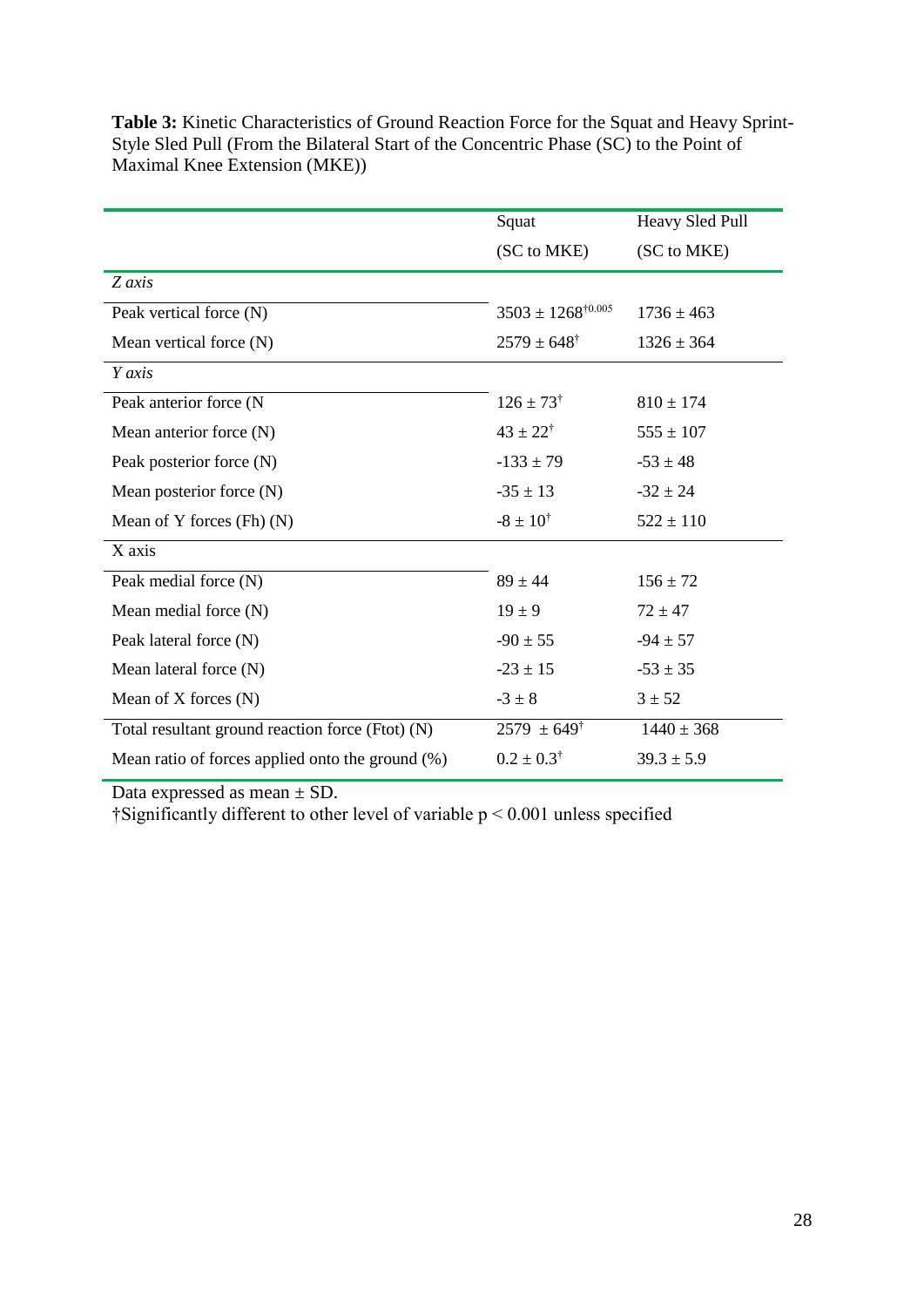|                               | Sled Pull                      | Sled Pull             |
|-------------------------------|--------------------------------|-----------------------|
|                               | (1st Stride)                   | (Stride at $2 - 3$ m) |
| Average velocity $(m s^{-1})$ | $1.39 \pm 0.13^{\dagger0.049}$ | $1.83 \pm 0.22$       |
| Stride length (m)             | $1.00 \pm 0.15^{\dagger0.01}$  | $1.29 \pm 0.17$       |
| Stride rate (Hz)              | $1.41 \pm 0.14$                | $1.42 \pm 0.14$       |
| Ground contact time (s)       | $0.38 \pm 0.03$                | $0.35 \pm 0.04$       |
| Swing time (s)                | $0.31 \pm 0.06$                | $0.33 \pm 0.04$       |
| Foot Strike (FS)              |                                |                       |
| Trunk angle $(°)$             | $76.8 \pm 30.4$                | $61.17 \pm 13.4$      |
| Hip angle $(°)$               | $81.2 \pm 30.4$                | $91.00 \pm 16.2$      |
| Knee angle $(°)$              | $103.0 \pm 9.4^{\dagger0.005}$ | $113.83 \pm 5.9$      |
| Ankle angle (°)               | $90.6 \pm 7.2$                 | $84.50 \pm 2.1$       |
| Toe $Off(TO)$                 |                                |                       |
| Trunk angle (°)               | $68.8 \pm 20.2$                | $60.83 \pm 10.7$      |
| Hip angle $(°)$               | $127.2 \pm 20.0$               | $133.83 \pm 18.4$     |
| Knee angle $(°)$              | $132.8 \pm 14.5$               | $137.83 \pm 14.0$     |
| Ankle angle (°)               | $126.6 \pm 19.1$               | $123.33 \pm 14.9$     |
| Range of Motion (ROM)         |                                |                       |
| Trunk angle (°)               | $-8.0 \pm 11.5$                | $-0.33 \pm 8.1$       |
| Hip angle $(°)$               | $46.0 \pm 25.9$                | $42.83 \pm 13.2$      |
| Knee angle $(°)$              | $29.8 \pm 16.0$                | $24.00 \pm 11.0$      |
| Ankle angle (°)               | $36.0 \pm 18.8$                | $38.83 \pm 14.3$      |

<span id="page-29-0"></span>**Table 4:** Differences in Gait Kinematics Between the Heavy Sled Pull Conditions

Data expressed as mean  $\pm$  SD.

†significantly different to other level of variable ( $p < 0.05$ )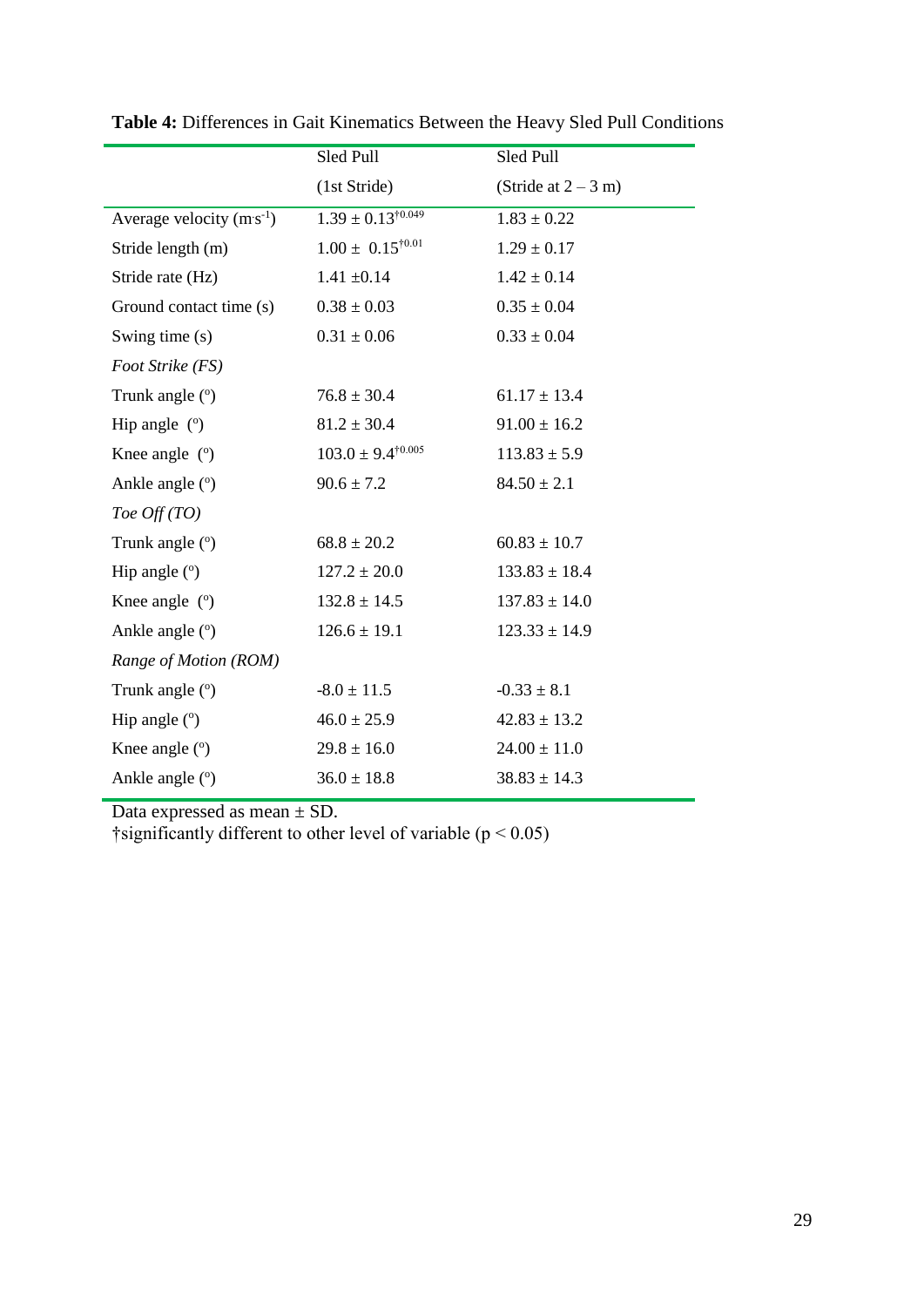|                                                     | Heavy Sled Pull                  | Heavy Sled Pull       |
|-----------------------------------------------------|----------------------------------|-----------------------|
|                                                     | (First stride)                   | (Stride at $2 - 3$ m) |
| Z axis                                              |                                  |                       |
| Peak vertical force (N)                             | $2154 \pm 1054$                  | $1821 \pm 424$        |
| Mean vertical force $(N)$                           | $1301 \pm 348$                   | $1269 \pm 314$        |
| Y axis                                              |                                  |                       |
| Peak anterior force (N                              | $1044 \pm 461$                   | $768 \pm 170$         |
| Mean anterior force (N)                             | $543 \pm 166$                    | $453 \pm 104$         |
| Peak posterior force (N)                            | $-627 \pm 609$                   | $-511 \pm 436$        |
| Mean posterior force (N)                            | $-240 \pm 192$                   | $-183 \pm 180$        |
| Mean of Y forces $(Fh)$ $(N)$                       | $526 \pm 162^{\dagger0.029}$     | $271 \pm 89$          |
| X axis                                              |                                  |                       |
| Peak medial force (N)                               | $380 \pm 216$                    | $247 \pm 102$         |
| Mean medial force $(N)$                             | $110 \pm 43$                     | $83 \pm 43$           |
| Peak lateral force (N)                              | $-309 \pm 167$                   | $-224 \pm 89$         |
| Mean lateral force (N)                              | $-97 \pm 58$                     | $-89 \pm 44$          |
| Mean of $X$ forces $(N)$                            | $24 \pm 8^{\dagger 0.007}$       | $-5 \pm 22$           |
| Total resultant ground reaction force (Ftot) (N)    | $1405 \pm 379$                   | $1301 \pm 310$        |
| Mean ratio of forces applied onto the ground $(\%)$ | $37.4 \pm 3.8$ <sup>†0.009</sup> | $21.7 \pm 7.1$        |

<span id="page-30-0"></span>**Table 5:** Kinetic Characteristics of Ground Reaction Force for the Heavy Sled Pull First Stride and Heavy Sled Pull Stride at 2 - 3 m

Data expressed as mean  $\pm$  SD.

†Significantly different to other level of variable p < 0.001 unless specified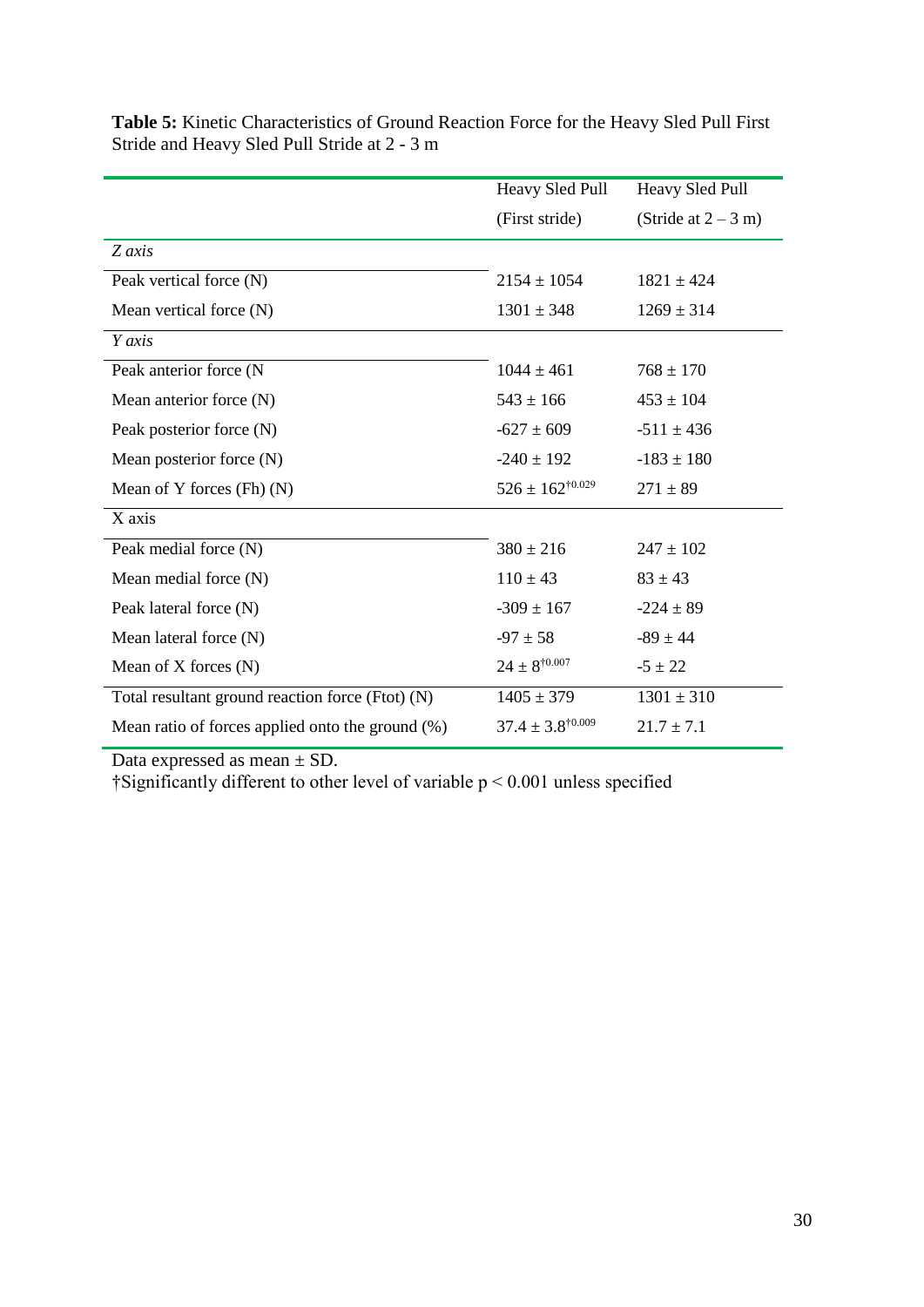<span id="page-31-0"></span>

**Figure 1:** Carpet Attached to the Sled to Prevent Damage to the Linoleum Floor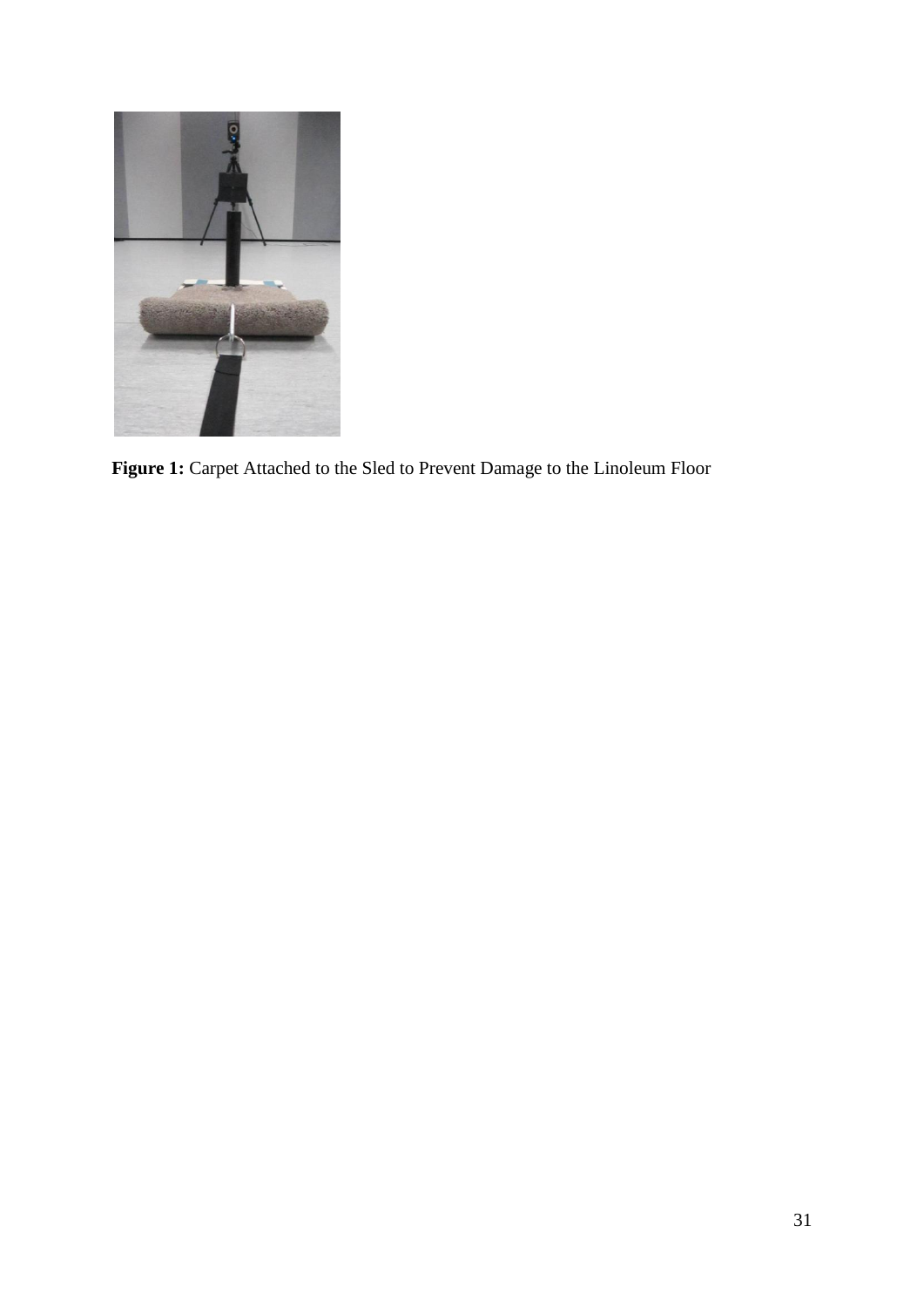

<span id="page-32-0"></span>**Figure 2:** Sony Camera and Force Platform Set Up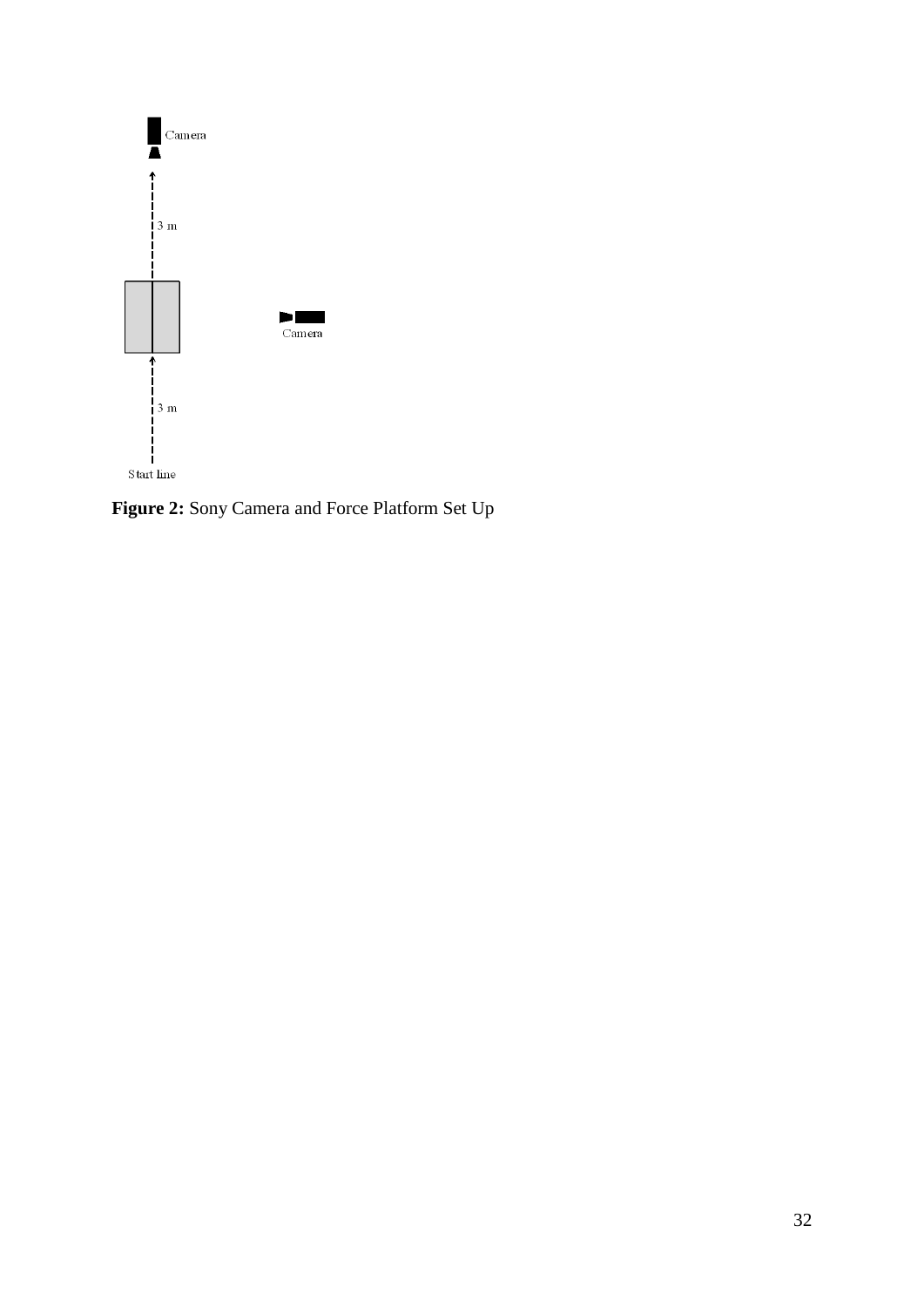<span id="page-33-0"></span>

**Figure 3:** Pictorial Representation of the Four Angles Measured at Start of Concentric (SC), and at Maximal Knee Extension (MKE) (From Left to Right) in the Squat (Top Row) and Heavy Sled Pull (Bottom Row)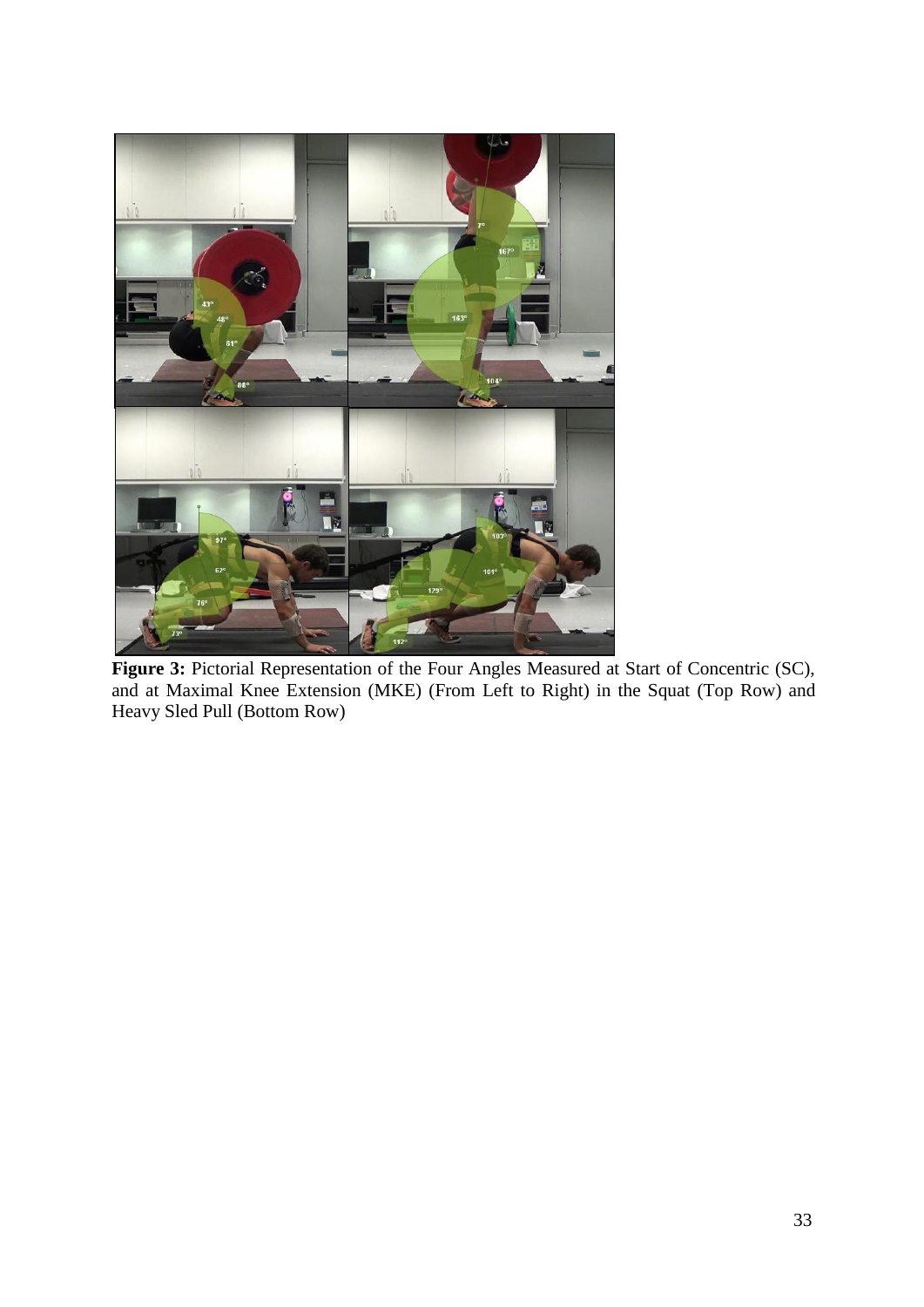

<span id="page-34-0"></span>**Figure 4:** Schematic Representation of the Joint Angles Calculated (Adapted From Keogh et al. 2010)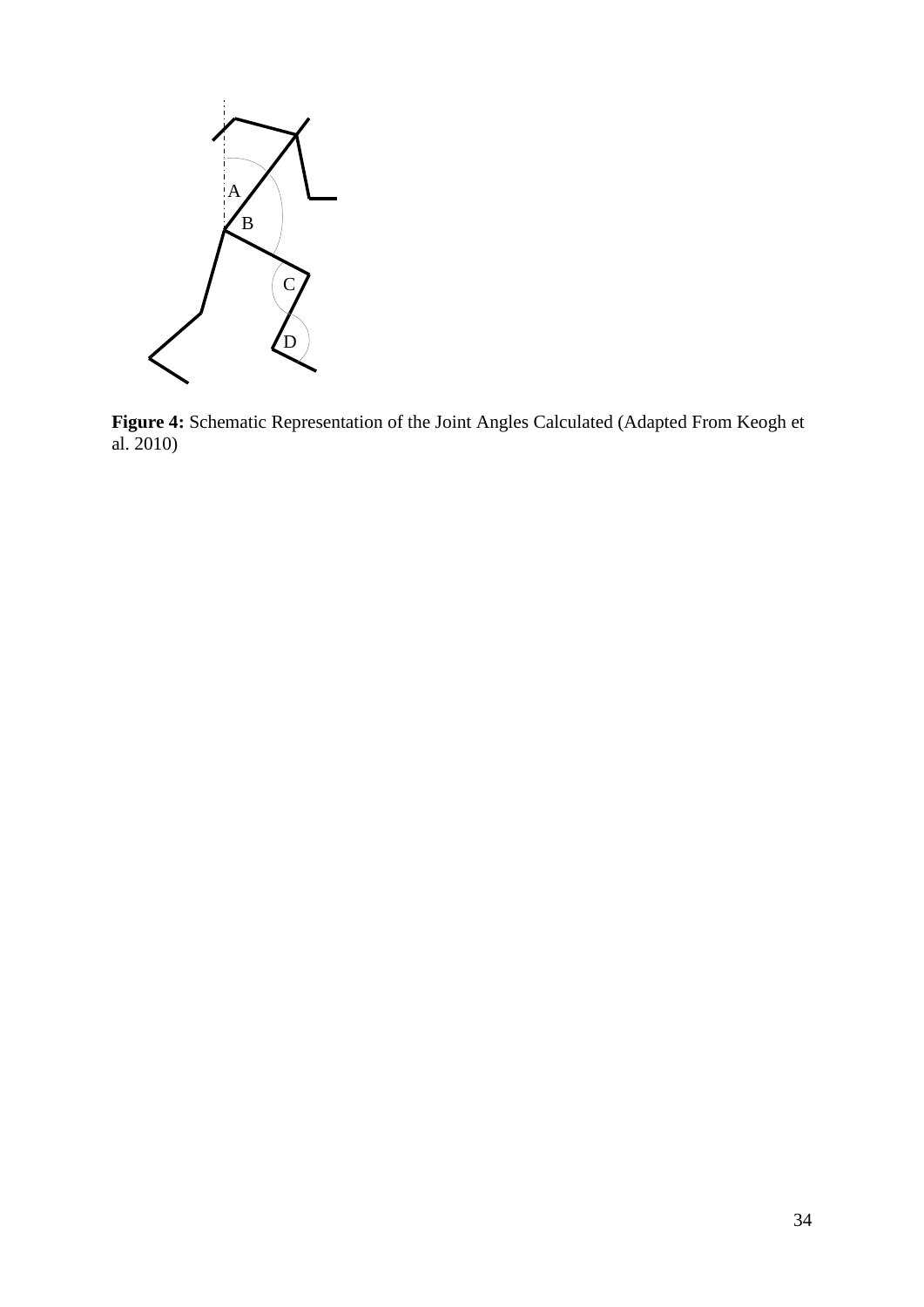

<span id="page-35-0"></span>**Figure 5:** Group Mean Vertical (Top), Anterior/Posterior (Middle) and Medial/Lateral (Bottom) Force-Time Curves (Normalised to Percentage of Mean Lift Time) Obtained With a 70% 1-Repetition Maximum Load for the Squat and Sled pull (From the Start of the Concentric Phase to the Point of Maximal Knee Extension)